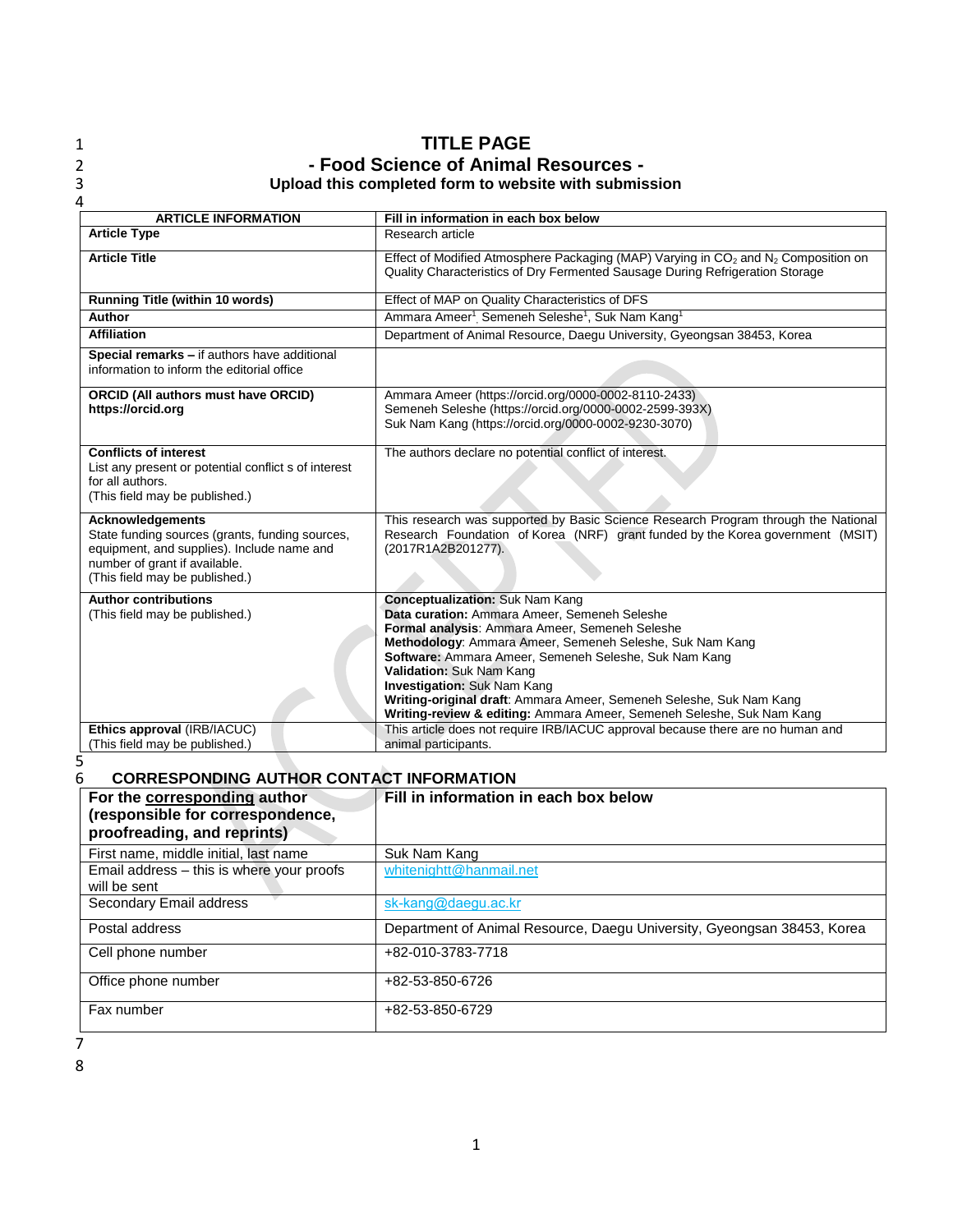| 9  | Effect of $CO_2$ and $N_2$ Composition in Modified Atmosphere Packaging (MAP) on Quality |
|----|------------------------------------------------------------------------------------------|
| 10 | <b>Characteristics of Dry Fermented Sausage During Refrigeration Storage</b>             |
| 11 |                                                                                          |
| 12 |                                                                                          |
| 13 |                                                                                          |
| 14 | <b>Running title:</b> Effect of MAP on Quality Characteristics of DFS                    |
| 15 |                                                                                          |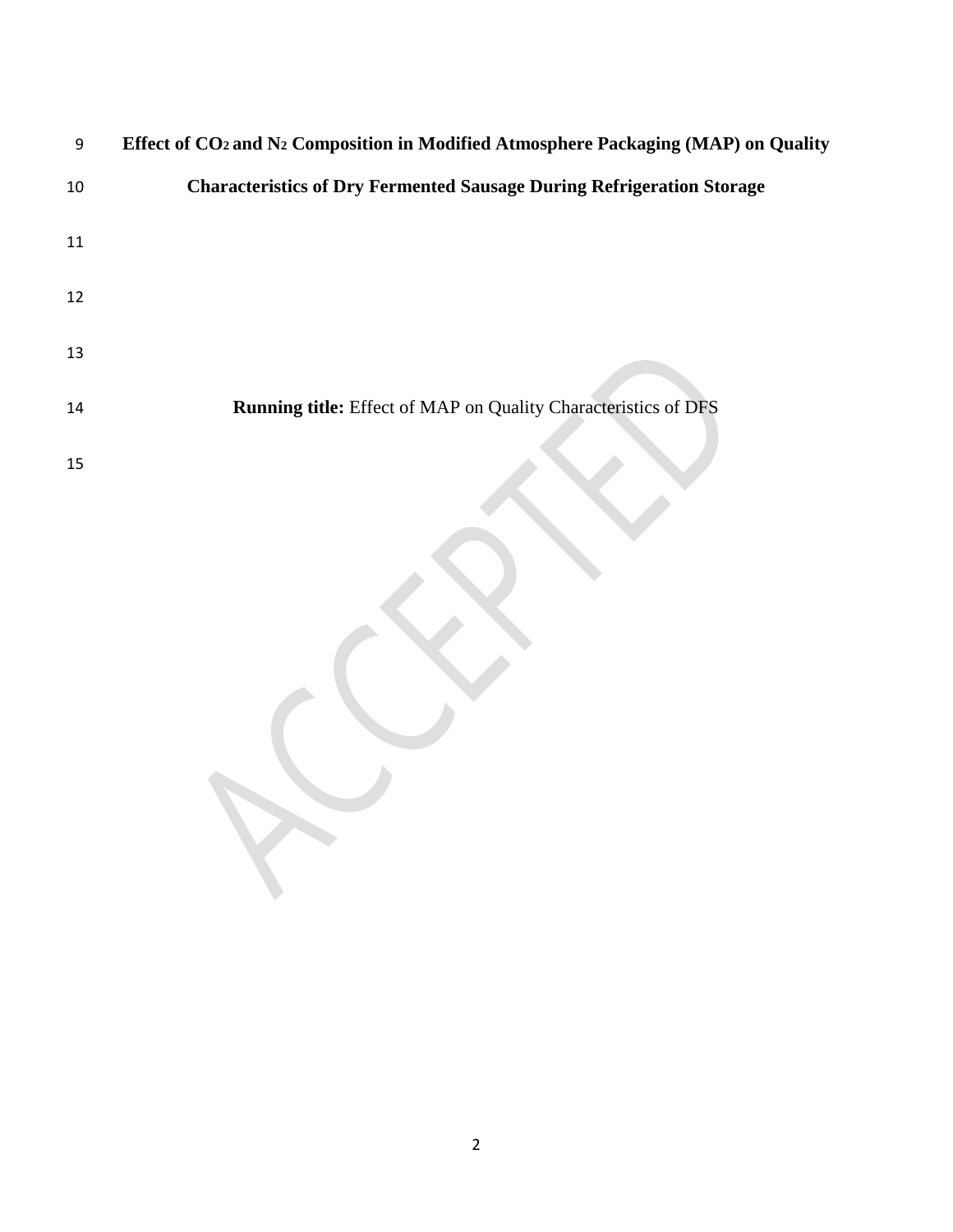**Title of the manuscript:** Effect of Modified Atmosphere Packaging (MAP) Varying in CO<sup>2</sup> and N<sup>2</sup> Composition on Quality Characteristics of Dry Fermented Sausage During Refrigeration Storage

### **Abstract**

 The current study investigated the effects of the most suitable modified atmosphere packaging (MAP) on the physicochemical, microbiological, and sensory properties of fermented dry sausages 22 during 45 days of refrigeration (4°C) storage period. Treatments were vacuum-packed (control), 23 25%CO<sub>2</sub>/75%N<sub>2</sub> (MAP1), 50%CO<sub>2</sub>/50%N<sub>2</sub> (MAP2), 70%CO<sub>2</sub>/30%N<sub>2</sub> (MAP3) and 100% CO<sub>2</sub> 24 (MAP4). All MAP samples regardless of their  $CO<sub>2</sub>$  composition significantly (p<0.05) decreased in pH, aw, total plate count (TPC), and LAB count values as compared to the vacuum-package during storage. The *Enterobacteriaceae* count in all MAP packaging was significantly (p<0.05) lower than the vacuum-packed samples and counts in MAP3 and MAP4 samples were markedly (p < 0.05) lower than all other treatments in prolonged storage of 15 and 45 days. Based on the TBARS content at day 15 and 30 storage time, treatments are ranked as follows: vacuum-packed >MAP1 >MAP2 >MAP3>MAP4. The a\* value of MAP4 was higher than all other treatments. In the final storage days, no variation was exhibited (p>0.05) among treatments in lactic acid aroma 32 and sourness, and MAP2 samples had the lowest  $(p<0.05)$  overall acceptability. The use of MAPs 33 with an increase in the CO<sub>2</sub> from MAP1 to MAP4 samples can help in better microbial inhibition 34 than vacuum package, and  $70\% \text{CO}_2/30\% \text{N}_2$  (MAP3) and  $100\% \text{ CO}_2$  (MAP4) were effective to maintain several quality parameters (aw, pH, microbial inhibition, stability against lipid oxidation, and instrumental color traits) and extend the shelf life of dry fermented sausage.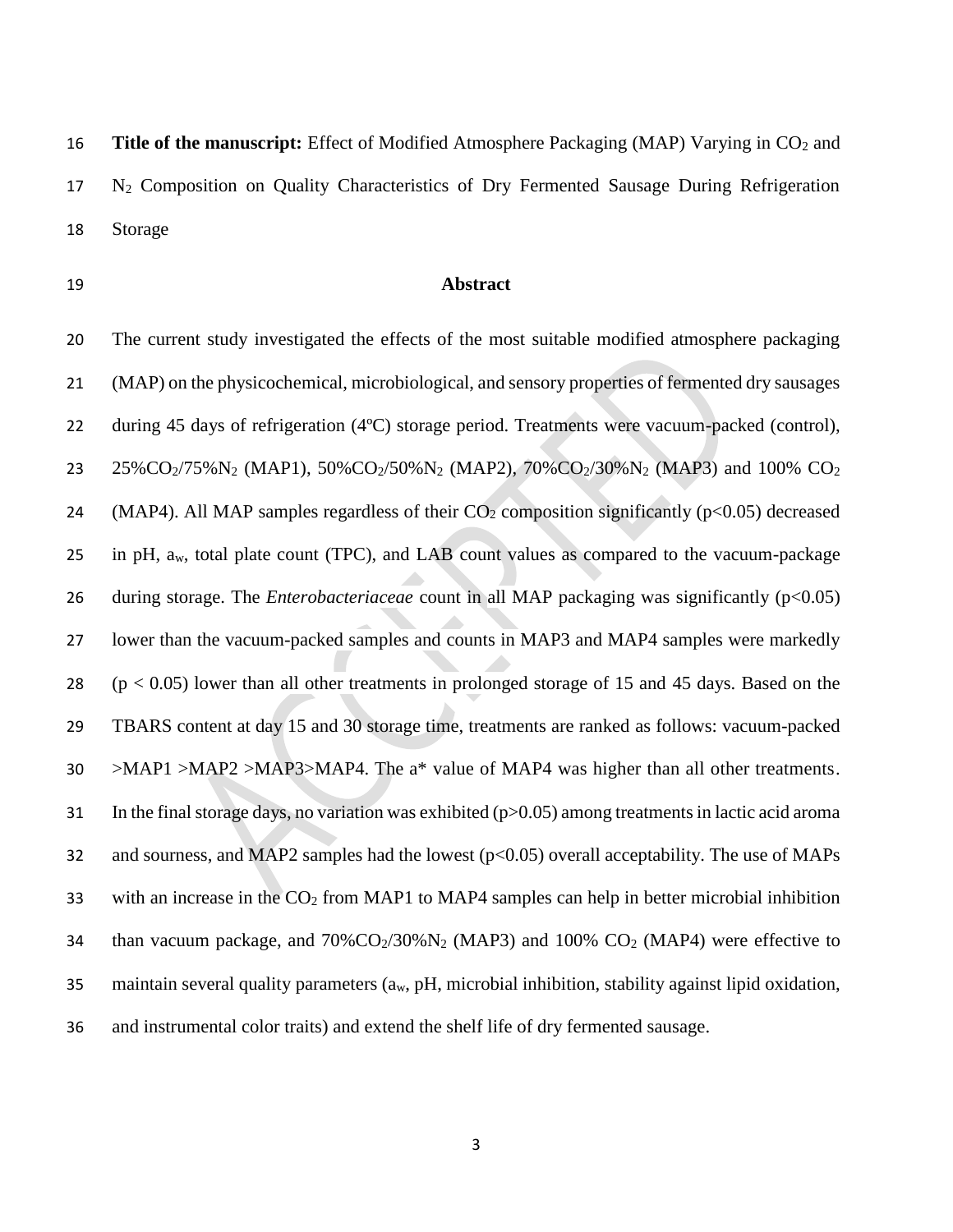- **Keywords:** modified atmosphere packaging, microbiological, physicochemical, and sensory properties, vacuum-packed.
- 
- 

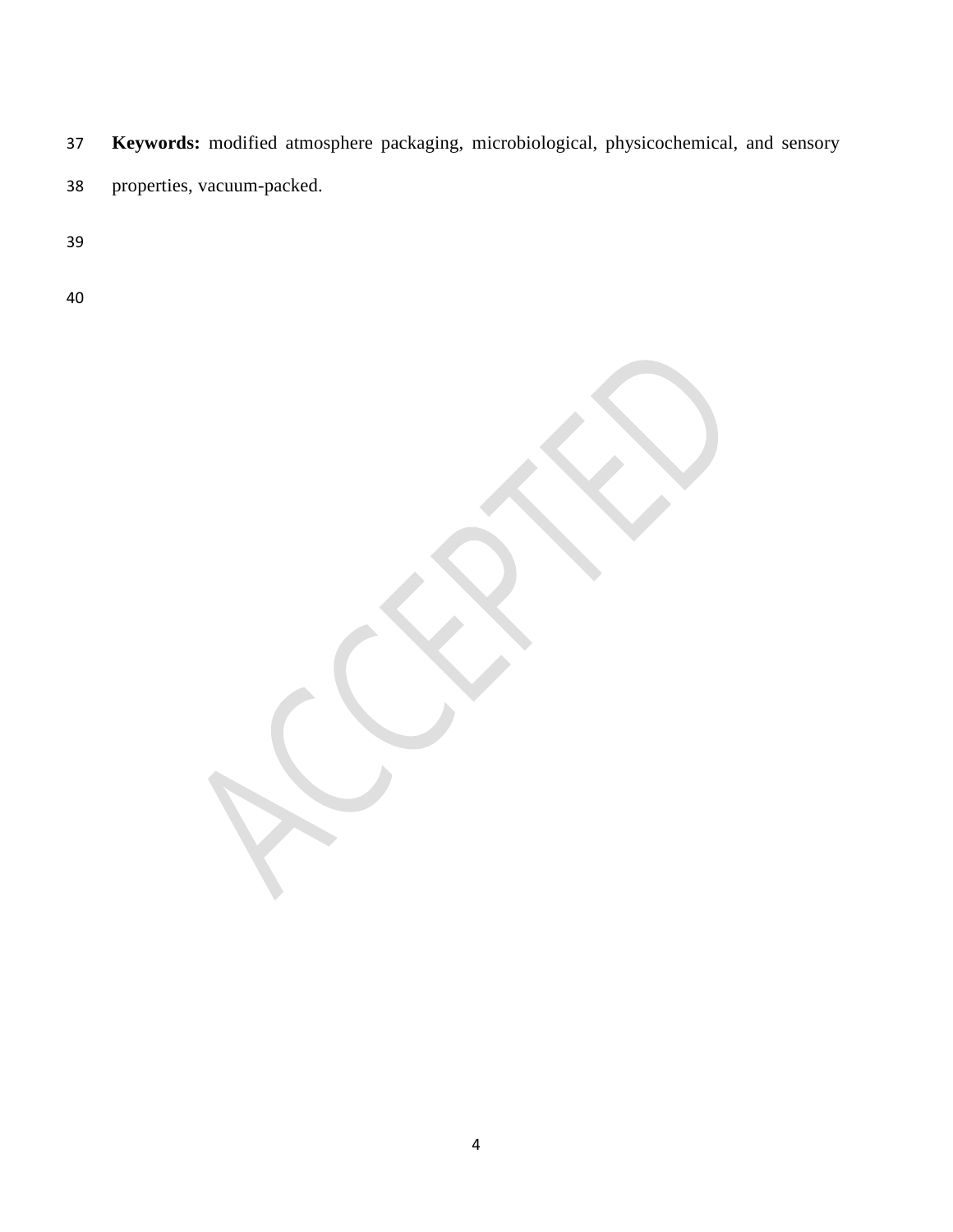#### **Introduction**

 Meat and meat byproducts are considered as integral part of human diet due to their nutritional properties such as protein source, fatty acid profile, minerals, vitamins and other bioactive compounds and potential booster for growth and development. These products are frequently contaminated with spoilage, pathogenic bacteria and other micro-organisms (viruses and parasites) causing food borne illness/diseases by *Escherichia coli*, *Staphylococcus aureus, L. monocytogenes*, *Clostridium perfringens* and *Salmonella spp*. Thus, food industries have been developing alternative techniques of meat bio preservation (Aymerich et al., 2008).

 Now days, refrigeration, vacuum packing (VP), and modified atmosphere packaging (MAP) are all being utilized more and more to increase the shelf life of meat products for distribution and retail sale (Kim et al., 2014; Stiles, 1991). Beyond traditional protection features, modern food packaging has several advantages [\(Han, 2005\)](https://www.ncbi.nlm.nih.gov/pmc/articles/PMC4213708/#b17-ajas-27-11-1623). Modified atmospheric packaging (MAP) is one of the preservation and packaging solutions being employed to meet customer demand for food that is safe, additive-free, and nutritious (Esturk and Ayhan, 2009). Cann (1984) and Gokoglu et al. (2010) defined modified atmosphere packaging (MAP) as replacing the air in a food package with a different mixture of gases, often a combination of nitrogen, carbon dioxide, and oxygen. One of the technological requirements for meeting customer demands is to extend the shelf life of meat products (Adab et al., 2020). As a result, MAP paired with cold storage can improve the quality and extend shelf life of minimally processed foods (Church and Parsons 1995; Farberet al., 2003). As marketing sliced ready-to-eat meat products have gained popularity in recent years, the use of MAP and chill storage for meat products such as salami may considerably preserve the quality and increase the shelf life (Esturk and Ayhan, 2009). Modified atmosphere packaging (MAP) utilizes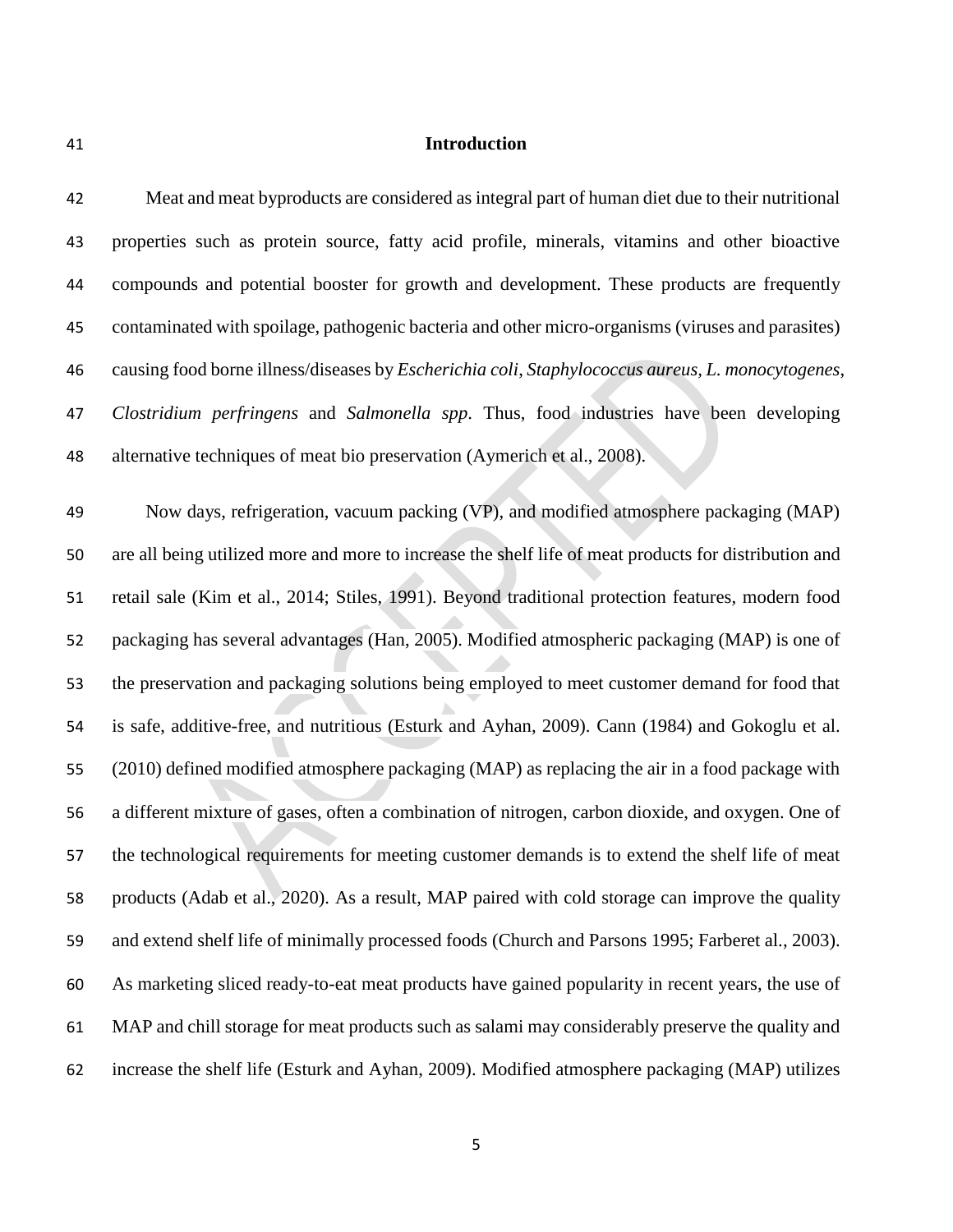different combinations of gases to improve the shelf life of meat and meat products (Ö zogul et al., 64 2004). Because of its antibacterial properties, carbon dioxide  $(CO<sub>2</sub>)$  is the most key component of the gas mixtures in MAP (Adab et al., 2020; Farber, 1991). Carbon dioxide-enriched atmospheres prevent the growth of unwanted microbes, and nitrogen gas, while inert to meat products, is used as a filler to reduce the concentrations of more active gases (Fernandez- Fernandez et al., 2002; Kim et al., 2014; Rubio et al., 2008).

 The packaging methods of aerobic, vacuum, and modified atmosphere affected the color, lipid oxidation, pH, microbial counts, and texture profiles of dry-cured meat products differently (Aksu et al., 2005; Cilla et al., 2006; Kim et al., 2014). Oxygen, carbon dioxide and nitrogen are used in different combinations and many studies related to their composition in MAP have been done by meat scientists to extend the shelf-life of meat. However, for the prolonged shelf-life of MAP, the findings are inconsistent (Samelis and Georgiadou, 2000; Pexara et al., 2002; Santos et al., 2005). Therefore, according to Møller et al. (2000), optimizing the gas composition is critical for product quality and safety. The determination of the shelf life and its validation are very important for the microbiological safety of dry fermented sausages. Moreover, maintaining the quality associated physiochemical attributes and sensory characteristics of the product is important to address the consumer demands. The objective of this study was to determine the quality changes and shelf life of fermented dry sausages packed under varying modified atmospheres. The current study investigated the effects of the most suitable modified atmosphere packaging (MAP) on the important quality characteristics: microbiological, physiochemical, and sensory properties of fermented dry sausages during 45 days of refrigeration (4℃) storage period.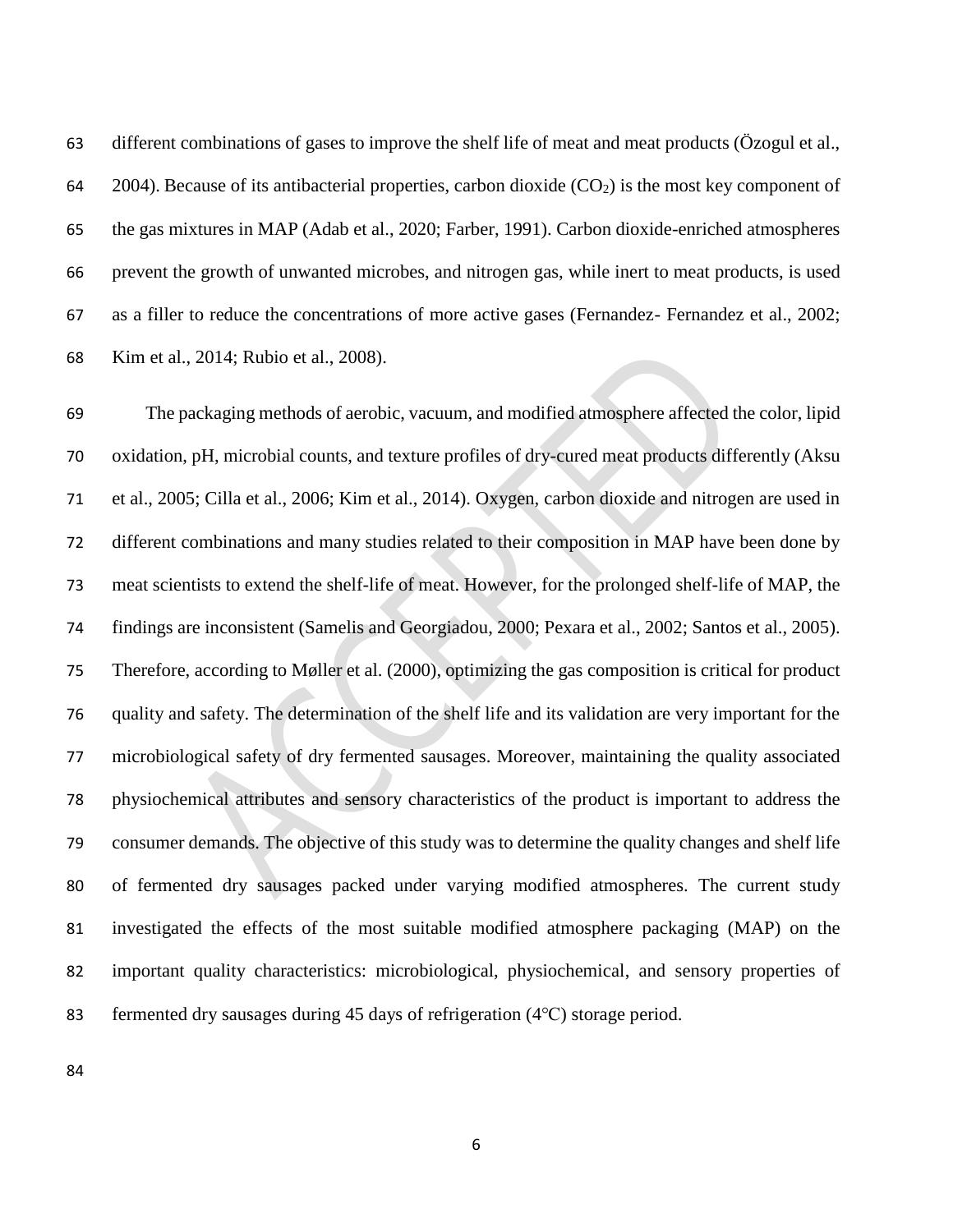### **Martials and methods**

### **Dry Fermented Sausages Manufacture**

 The prototype meat processing centre at Daegu University's Animal Resources Department produced low-temperature dry fermented sausages. Fresh pork lion was purchased from the commercial market of Geyongsan, Korea which were vacuum packaged. The back fat was thawed for 24 h at 4℃. The lean meat was preserved in the refrigerator for later use after cutting the connective tissues and extra fat. With the use of a 3- 4 mm plate, chilled pork and pig fat were cut into small cubes and minced twice in a meat mincer (M-12S, Hankook fujee Industries Co., Ltd., Suwon, Korea). Ground pork (65%), pig fat (21.5%), ice water (10%), NPS (97:3, a blend of sodium chloride and nitrite) (0.34%), NaCl (1.70%), sugar (0.45%), glucose (0.45%), sodium ascorbate (0.20%), and sausage seasonings (0.36%) are all included in the basic sausage formulation. For the start of the fermentation, one ml/kg (v/w) mixed starter cultures of *Lactobacillus sakei* and *Staphylococcus xylosus* were added and properly blended using a rotary slice cutter (SF-2002, Samwoo Industry Co., Korea).Each starter culture had approximately 6 Log 99 CFU/g, and the intended suspension put into the sausage batter was one mL/kg (v/w). With a vacuum filling machine (RVF 327, Düker-REX Fleischereimaschinen gmbh, Germany), the batter was filled into collagen casings (IKJIN Co. Ltd., Seoul, Korea), 2.4 cm diameter and 15 cm length. The sausages were fermented and ripened in a digital chamber system with a temperature and RH 103 control unit (SMK-2000SL, Metatek, Korea). The temperature was kept at 23<sup>o</sup>C for the first seven days of fermentation, and the relative humidity (RH) was regulated between 90 to 95 %. Following 105 that, the ripening process was conducted for 28 days (following the fermentation process) at  $15^{\circ}$ C 106 (the temperature was gradually reduced from  $23^{\circ}$ C), with RH varying between 70 to 75%.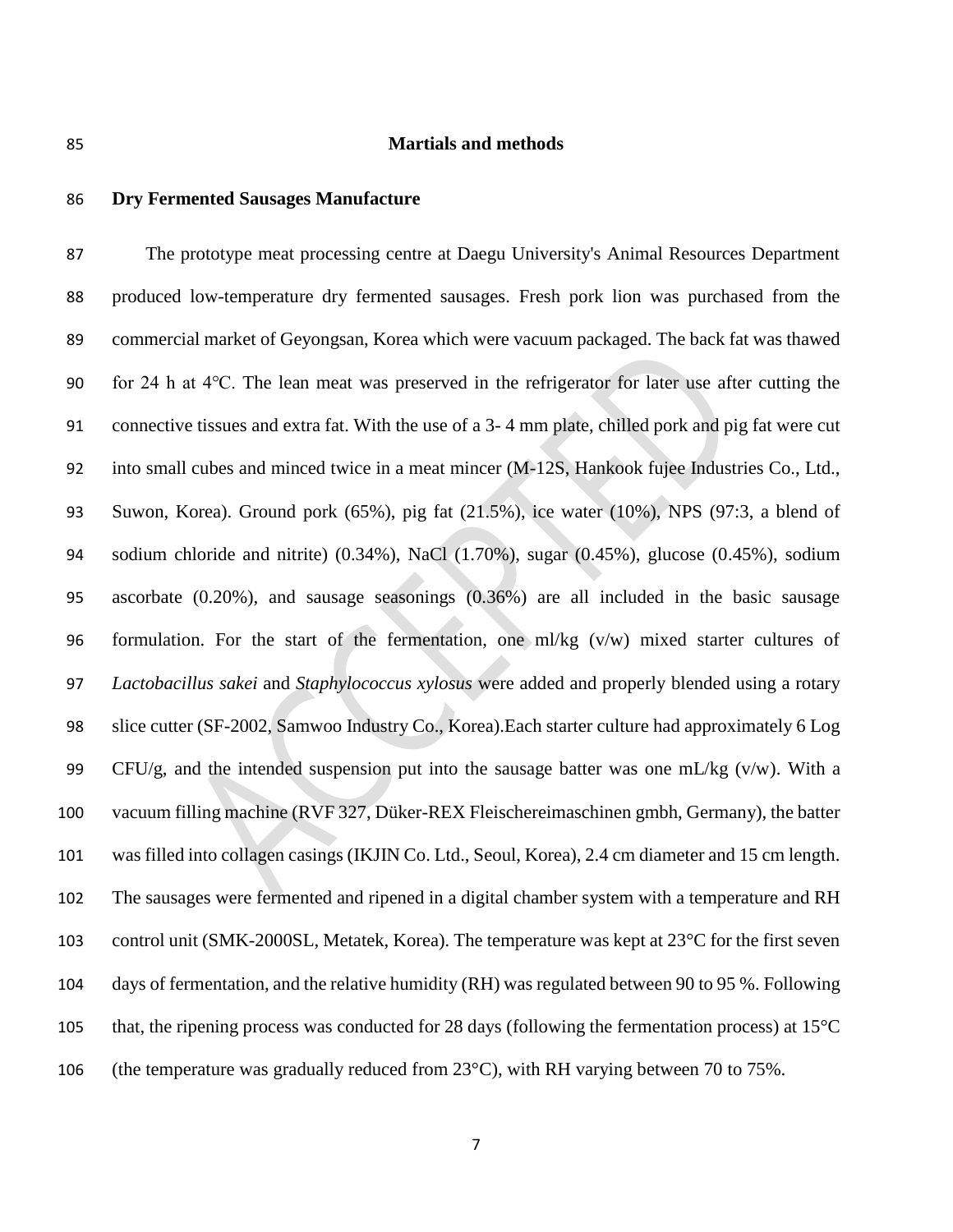### **Modified atmosphere packaging (MAP) and Sampling**

 After the completion of the ripening process, sausages were packed in their respective 109 treatments as follows. Nylon/PE bags (80 µm thick: 15 µm for Nylon and 65 µm for PE) (Gasung Pak Co., Ltd., Gyeonggi, Korea) with O<sub>2</sub> permeability of 9.5 ml O<sub>2</sub>/m<sup>2</sup>/24 h at 0°C, 0.98 g/cm<sup>3</sup> density was used in the current experiment. Five lots of sausage/bag and 8 packages for each treatment were used. The intended gases mixtures were purchased from a local gas supplier (Deokyang Co., Ltd. Ulsan, South Korea) in cylinders having an injection pipe and a gauge for the gas control system. One of the treatments was solely packed in a vacuum (Model 19/S, Röscherwerke gmbh, Hanover, Germany) and used as a control treatment, and the other four 116 treatments were sealed after flushing with the following gas mixtures: MAP1, 25%  $CO<sub>2</sub>/75%$  N<sub>2</sub>; 117 MAP2, 50% CO<sub>2</sub>/50% N<sub>2</sub>; MAP3, 70% CO<sub>2</sub>/30% N<sub>2</sub>; MAP4, 100% CO<sub>2</sub>. Residual gases were initially removed with vacuum and the sausages to gas volume ratio in the MAP samples were 1/1 (Gokoglu et al., 2010). Storage study was conducted for a total of 45 days and sampling was done at 1, 15, 30, and 45 days of storage time for physiochemical analyses [aw, pH, color, VBN and TBARS contents, and texture profile analysis (TPA)], microbial quality, and sensory characteristics of sausages samples. For each analysis time and batch, two packages of sausage were withdrawn, and each analysis was performed in triplicates.

### **Physiochemical analysis**

 After homogenizing three grams of a sample with 30 ml of distilled water in a homogenizer (Model Polytron® PT 2500 E Stand Dispersion Device, Kinematica AG, Switzerland), the pH values of the samples were determined. A digital pH meter (Mettler Toledo, Columbus, Ohio,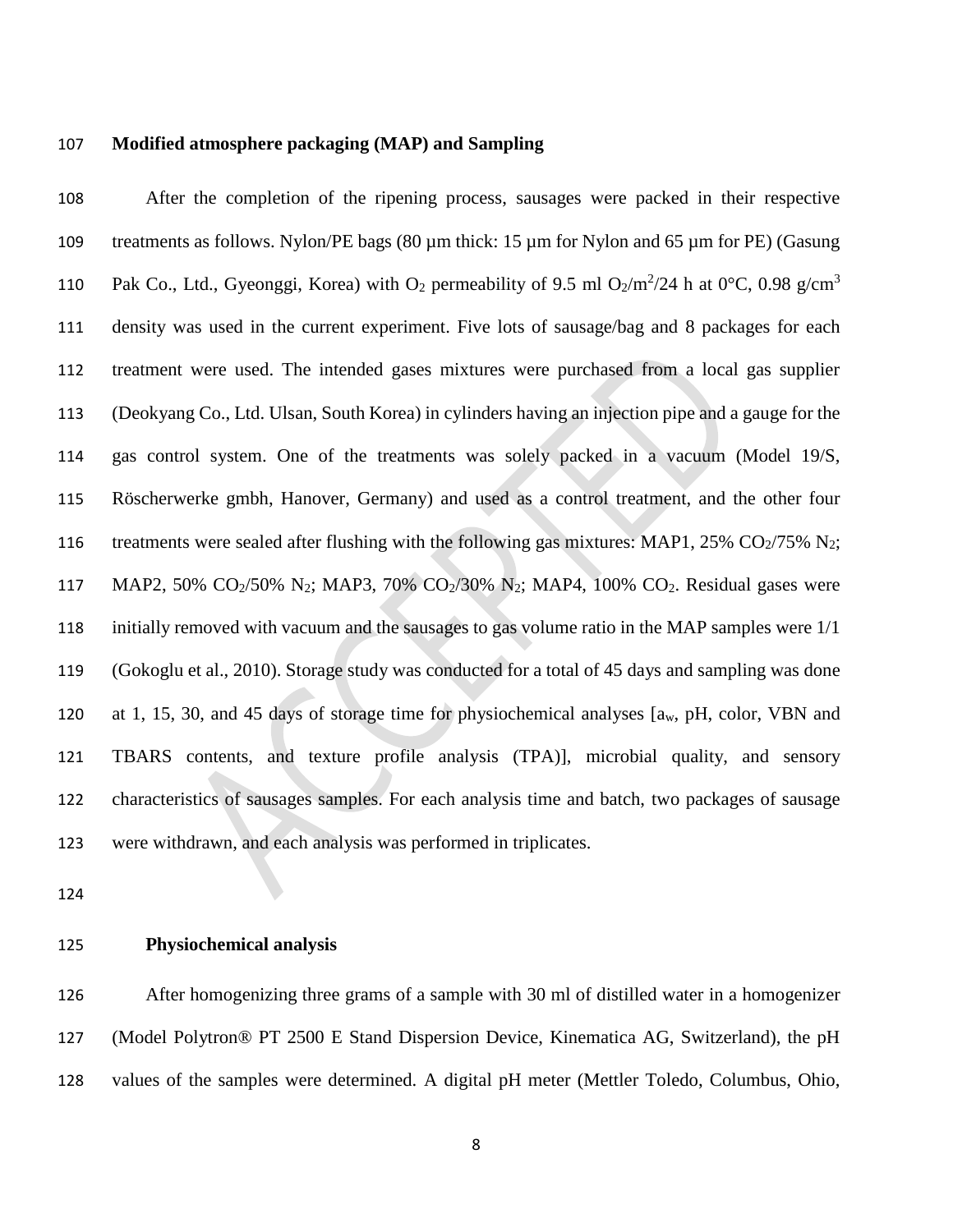USA) was used for reading the values. After slicing the core of the samples into 4 mm cubes, water 130 activity  $(a_w)$  was assessed using  $a_w$  measurement apparatus (Lab master aw, Novasina AG, Switzerland). Determination of volatile basic nitrogen (VBN) contents was performed according to the Conway micro diffusion method (Conway, 1950), and total VBN values were expressed in mg%. Analysis of the **2-**thiobarbituric acid reactive substances (TBARS), was conducted using the method indicated by Pikul et al. (1989), and the content was calculated as mg malonaldehyde equivalent per kg (mg MA/kg) of sample.

 Instrumental color analysis was performed from the inner surface of the sliced sausages using a portable chromameter (CR-400, Konica Minolta, NJ, USA). Prior to the analysis, the device was 138 calibrated using a standard calibration plate  $(Y=92.80, x=0.3136,$  and  $y=0.3194$ ) and five readings 139 per sample were taken for  $L^*$  (lightness),  $a^*$ (redness),  $b^*$ (yellowness). The viewing/illuminating apertures were 11 mm/8 mm (8 mm) and 3 mm/3 mm, (3 mm) respectively. Average values were 141 calculated from five readings and expressed as L<sup>\*</sup>, a<sup>\*</sup>, and b<sup>\*</sup> based on the CIE color system (CIE, 1976).

### **Microbial quality analysis**

 Microbiological quality characteristics were conducted by enumeration of total plate count (TPC), lactic acid bacteria (LAB), *Enterobacteriaceae, E. Coli* O157:H7, and *Salmonella* spp. Each dry fermented sausage sample was taken aseptically using a sterile spoon, combined with 225 mL of 0.1 % peptone water, and homogenized for 2 minutes in a Stomacher Lab Blender (model 400 Circulator, Seward Laboratory, USA). Diluting one ml of the material in nine ml of 150 0.1% sterile peptone water yielded a series of 10-fold dilutions  $(10<sup>1</sup>$  to  $10<sup>7</sup>)$  After incubating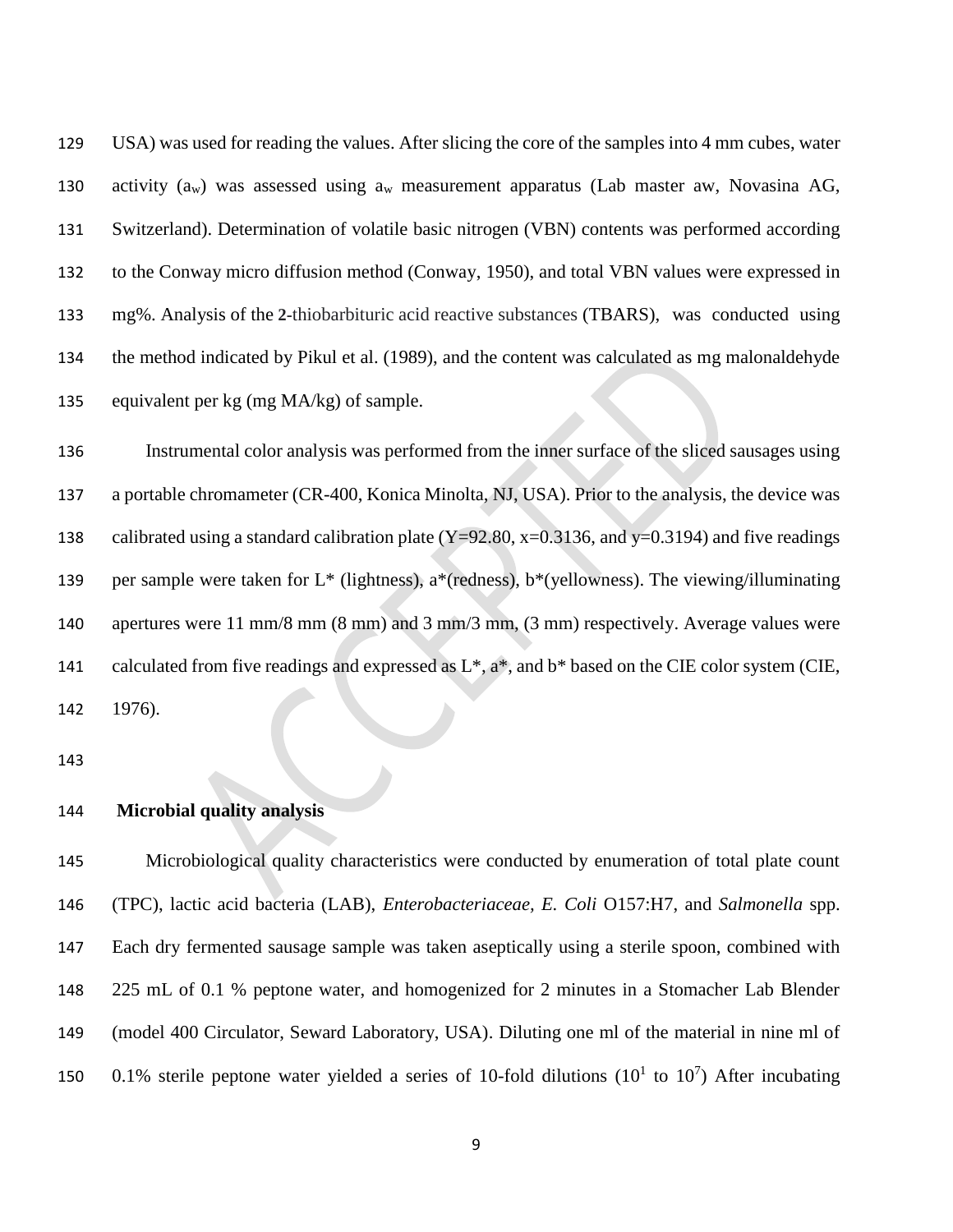samples with their appropriate selective medium, enumerations of the developed colony of microorganisms were undertaken. For total plate counts, LAB, *Enterobacteriaceae*, *E. Coli* O157:H7, and *Salmonella* spp. counts, the media used were Plate Count Agar (mbcell, kisanbio Co., Ltd, Seoul, Korea), Lactobacillus MRS agar (Difco, USA), Violet Red Bile Glucose Agar (VRBGA) (Kisanbio Co., Ltd, Seoul, Korea), MacConkey Plates and Bismuth Sulfite Agar (Kisanbio Co., Ltd, Seoul, Korea) respectively and appropriate dilutions were incubated for 48 hours in triplicate at 37°C (Drosinos et al., 2005). The average number of colonies per countable plate was determined, and the total number of colonies per gram (CFU/g) were calculated before 159 the data was presented in  $log CFU/g$ .

### **Sensorial analysis**

 Color, lactic acid aroma, sourness, and overall acceptability of dry fermented sausages were all assessed using descriptive sensory analysis (scoring method). The sensory evaluation was performed by seven experienced panelists who are researchers and students in Daegu university's department of animal resources, meat science laboratory. Ahead of the actual evaluation session, the panelists were trained on sensory characteristics of dry fermented sausages using five-point scale. The intensity scale used to define the quality attributes ranged from 1 to 5 that corresponds to the sensory attributes of samples as follows "extremely pale to very dark," for color, "very weak fermented aroma to very strong fermented aroma," for aroma, and "light sour to strong sour" for sourness. Three different types of commercial dry fermented sausage were used during training session, and panel were given 3 slices (5 mm thickness) of samples on white plastic plates during the judgment. To avoid carryover influences, all samples were individually labeled with three digits and provided at random. The sample consisted of five series. Each series was made up five 173 batches manufacturing with the respective MAP gas mixture  $(0, 25, 50, 70, 100\% \text{ CO}_2)$ . Before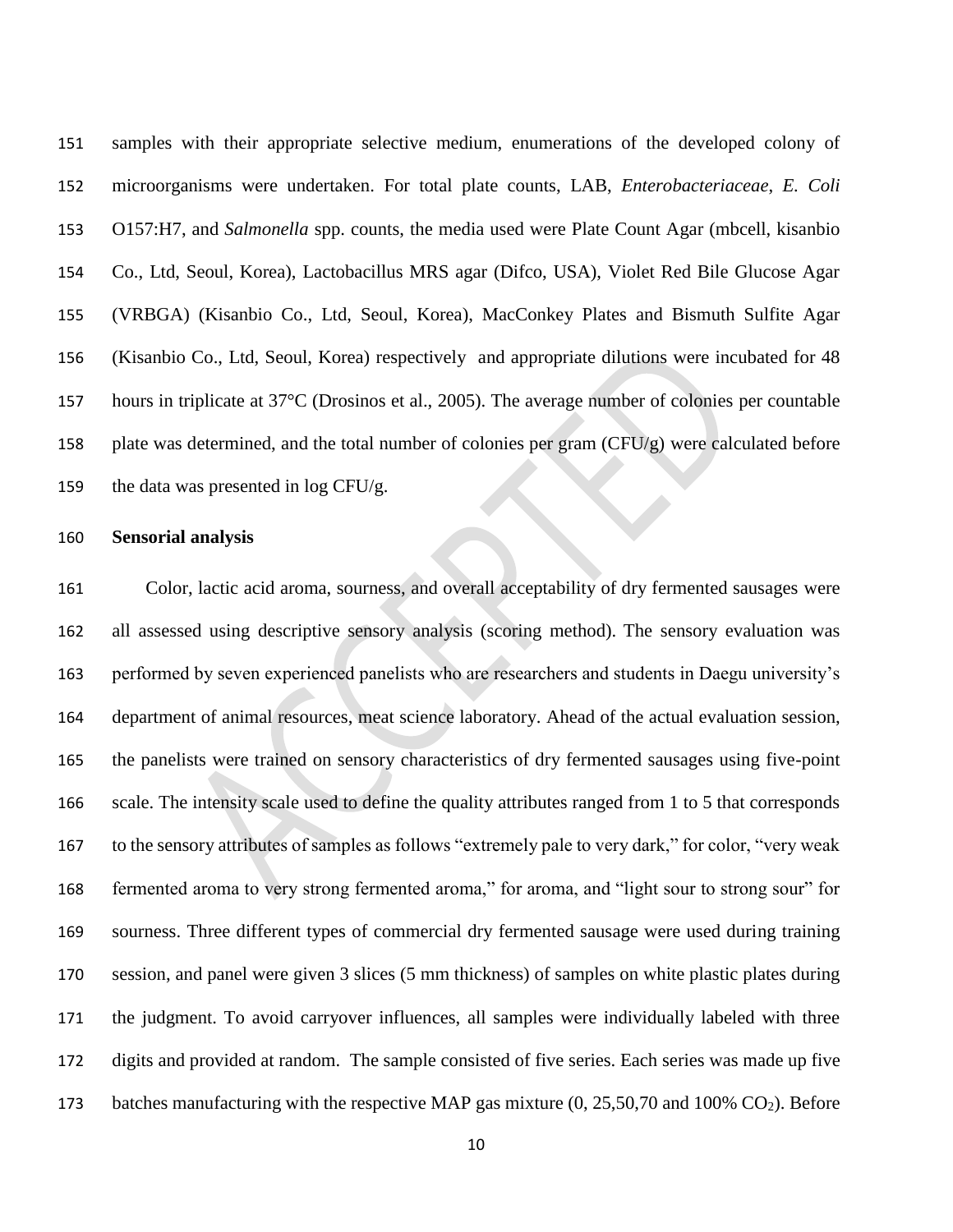each sample was examined, the panel were provided cold water to rinse their mouths. The sensory analysis method was certified by the life management committee of Daegu University and given an IRB number (1040621-201905-HR-004-02).

#### **Statistical analysis**

179 Statistical data were analyzed by using Analysis Variance (ANOVA) for the three replicates. SAS software version 9.4 (SAS Institute, Cary, NC, USA) was used for the analysis, and a 181 significance level of  $p < 0.05$  was applied for all evaluations. Differences among the means were compared according to Duncans's Multiple Range Test.

- 
- 

### **Results and discussion**

### **The effect of packaging conditions on pH and aw characteristics**

186 Effect of modified atmosphere packaging (MAP) on pH and  $a_w$  of dry fermented sausages during storage period is indicated in Table 1. Modified atmospheric packaging varying in gas composition had a significant (p < 0.05) effect on the pH value of samples during storage. Similarly, Gokoglu et al. (2010) reported a significant difference in pH among the modified atmospheres during the storage. In all storage time, the batches in MAP samples presented significantly lower pH values than the vacuum-packed, control samples. The finding agrees with Kim et al. (2014) who observed a significantly lower pH in the MAP samples than that in the VP of dry-cured pork neck products at the given storage time. During the storage study, the pH value of MAP packages decreased as  $CO_2$  concentration increased from 25% to 100%  $CO_2$  in MAP1-MAP4 samples. The current result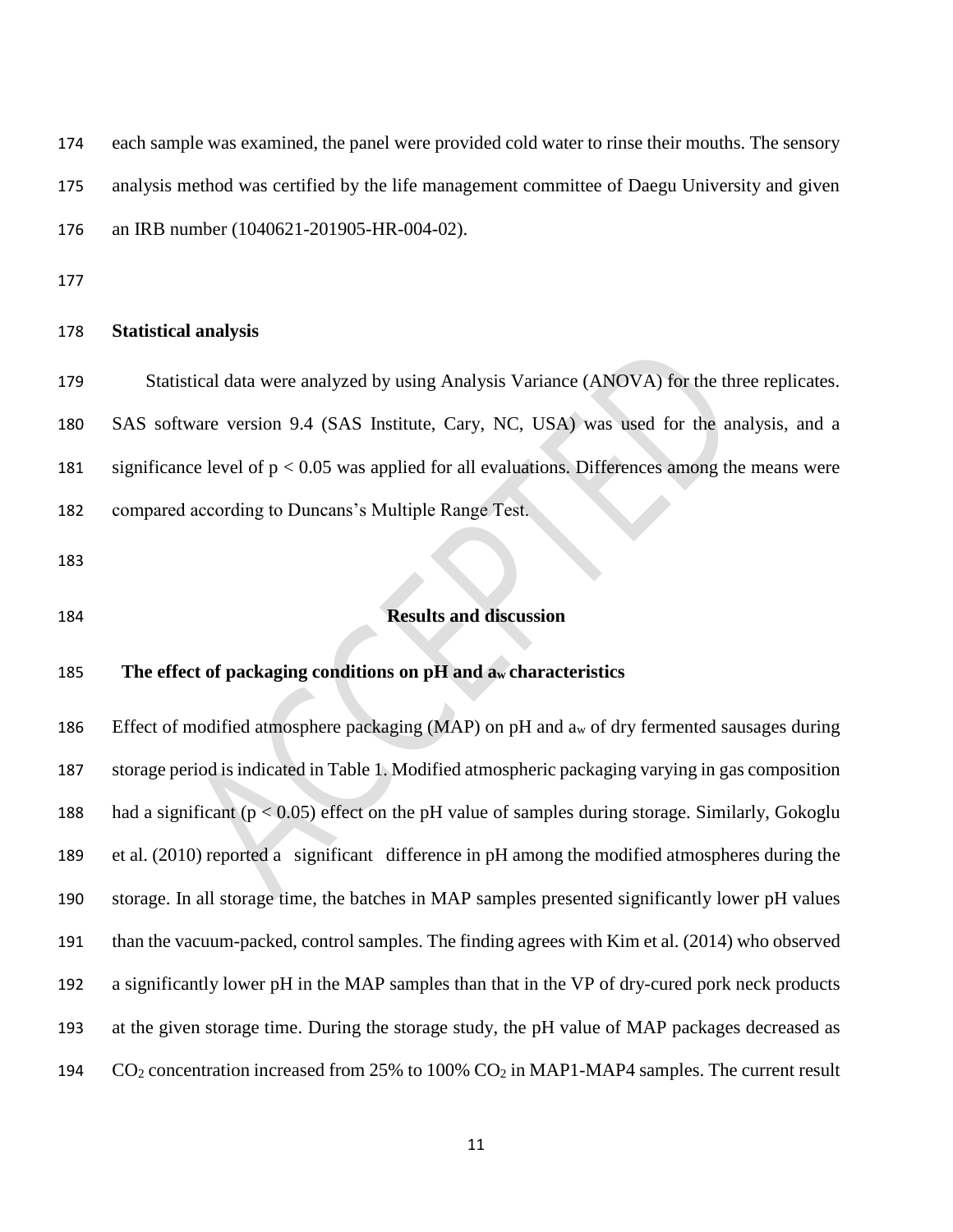agrees with Cilla et al. (2006) and Martínez et al. (2005) reports that the increase in 196 concentrations of  $CO<sub>2</sub>$  lowered pH in dry-cured meat products. The initial decrease of pH is due 197 to  $CO_2$  absorption. As possible reason, carbonic acid,  $H_2CO_3$ , may have been produced from absorbed carbon dioxide by meat (Dixon and Kell, 1989), increased corresponding to the increase 199 in  $CO<sub>2</sub>$  concentration in the MAP treatment and became responsible for the pH variation. Gokoglu et al. (2010) assumed that the increase in LAB count caused for decrease in pH values. In the current investigation, the LAB, which are responsible for lactic acid generation, showed a progressive decline in the MAP treatments as CO2 concentration increased (Table 2), but the pH also fell, indicating that the pH value was unaffected by LAB. The storage time had a profound (p < 0.05) effect on the pH value of all MAP treatments and vacuum-packed batches. The pH value notably decreased in all treatments as the storage time extended. This may be associated with lower LAB activity. Muhlisin et al. (2014) documented the increase in pH values of all groups MAP varying in gas composition as storage time increased after studying the effect of MAP on the shelf- life of *Longissimus dorsi*. In the current study, the LAB was not completely inhibited in all treatments that lactic acid production at a steady rate and its accumulation as the storage time prolonged may be contributed for the decline in the pH. Houben and Van-Dijk (2001) for sliced hams, Pexara et al. (2002) for cured turkey fillets, Kim et al. (2014) for dry-cured pork neck products, and Muhlisin et al. (2014) for Longissimus dorsi of Korean native black pigs during storage all testified the decrease of pH values in MAP products with extended storage time.

 The chemical reactions and the survival of spoilage and pathogenic microorganisms rely on the water activity of the food products. Measurement of the water activity, therefore, increasingly 216 important to determine the shelf-stability of meat products. Water activity  $(a_w)$  of treatments significantly varied on 1, 30 and 45 days of storage time. In the indicated days, all the MAP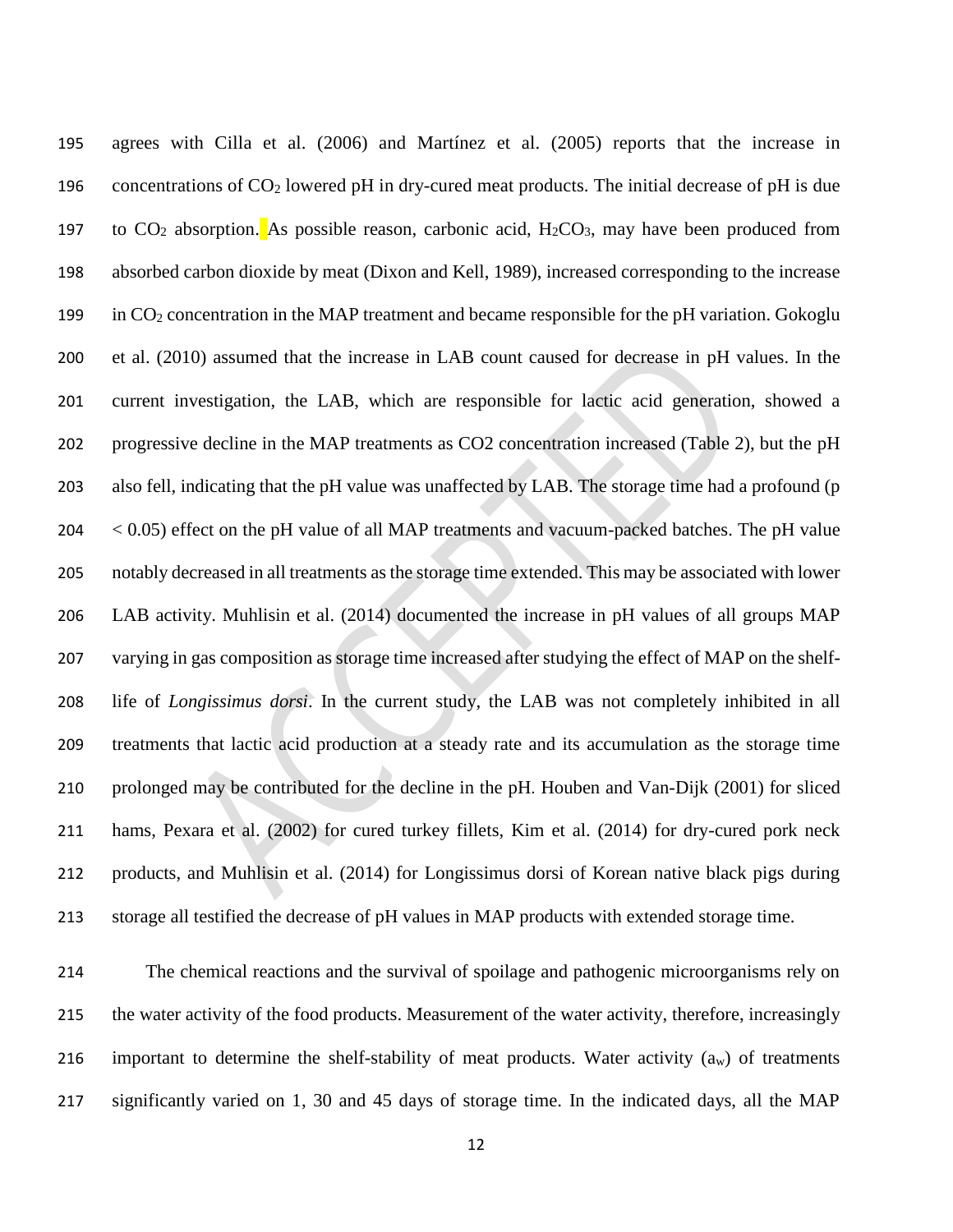218 treatments regardless of their  $CO<sub>2</sub>$  composition exhibited the lower  $a<sub>w</sub>$  as compared to vacuum-219 packed treatment. The current finding agrees with Kim et al. (2014) that the  $a_w$  values of the MAP 220 samples were significantly lower than those of the VP samples after 30, 60, and 90 days of 221 storage. At day 1 of storage, MAP4 had the lowest  $a_w$  than other MAP treatments. When the 222 storage time prolonged to 30 and 45 days, MAP3 and MAP4 presented similarly lowest  $a_w$  than 223 all the treatment. The decrease in  $a_w$  in MAP treatments was corresponding with the increase in  $224$   $CO<sub>2</sub>$ . After application of MAP to reduce the ripening time of dry-cured boneless hams, Wang 225 [\(2001\)](https://www.sciencedirect.com/science/article/pii/S0309174003002559#BIB43) indicated that the stability of microbiological quality is attributed to low water activity in 226 dry-cured ham and bacteriostatic effect of modified atmospheres. Storage time had a significant 227 effect on the  $a_w$  of all MAP treatments regardless of their gas composition and the values noticeably 228 decreased as the storage time prolonged. In the vacuum-packed samples, a<sub>w</sub> activity increased at 229 day 30 storage compared to earlier storage of days 1 and 15. However, it decreased again at 45 230 days of storage. Similarly, Rubio et al. [\(2006\)](https://www.animbiosci.org/journal/view.php?number=22970#b26-ajas-27-11-1623) observed a decrease in a<sub>w</sub> values of sliced dry-231 cured meat under both VP and MAP conditions when the storage time was extended.

232

### 233 **The effect of packaging conditions on microbiological characteristics**

234 Effect of modified atmosphere packaging (MAP) varying in  $CO<sub>2</sub>$  and N<sub>2</sub> composition 235 compared to the control, vacuum packaging, on microbial quality of dry fermented sausages during 236 storage (45 days) indicated in Table 2. All MAP batches showed a lower total count (TPC) than 237 vacuum-packed treatments throughout the storage period and the effect was significant ( $p < 0.05$ ) 238 at day 1 and day 30 of the storage time. Microbial inhibition was effective as  $CO<sub>2</sub>$  composition 239 grew from 25% to 100% in MAP1-MAP4 treatments throughout these days, and the effect was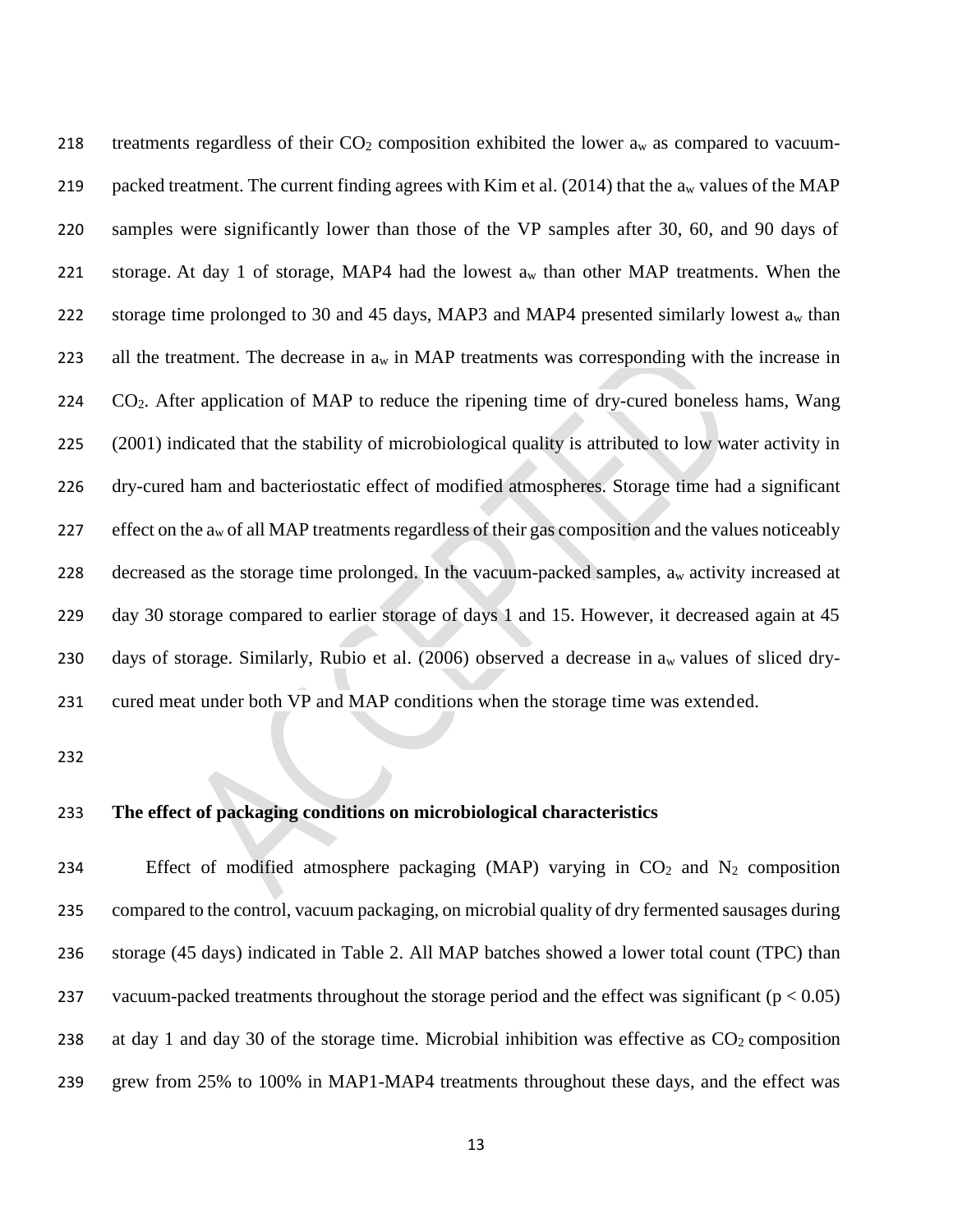significantly (p 0.05) higher in MAP3 and MAP4 than other MAP treatments and the vacuum packaged control. Similarly, Gokoglu et al. (2010) reported the lowest count in samples packed 242 under 100% CO<sub>2</sub> after studying the effect of modified atmosphere packaging on the quality and shelf life of frankfurter type-sausages. Kim et al. (2014) observed significantly lower total aerobic bacteria and LAB counts in MAP samples than those of the VP samples. It has been stated by 245 Sorheim et al. (2004) that a concentration of  $20-30\%$  CO<sub>2</sub> was sufficient to prevent the growth of aerobic spoilage bacteria. In the current study, the effective inhibition could be achieved starting with the use of 25%, that is MAP1, and confirmed to the earlier finding; however, the effect gets 248 pronounced as the concentration of  $CO<sub>2</sub>$  increased. The progressive reduction in water activity 249 along with the increase in  $CO<sub>2</sub>$  of MAP treatments could be the possible reason for the decline in microbiological counts presented in the present study (Table 2). Storage time has a profound effect 251 on the TPC of all MAP treatments and the control. TPC substantially increased  $(p < 0.05)$  as the duration time extended in all treatment batches.

253 Lactic acid bacteria (LAB) count showed a similar trend to TPC. There is a noticeable ( $p <$ 254 0.05) difference in LAB counts of MAP treatments varying in their gas mixture across the storage 255 period (Table 2). In all the storage days, vacuum-packed samples had a significantly highest (LAB) 256 count than all MAP packages regardless of their gas compositions. Similarly, Kim et al. (2014) 257 documented that the LAB counts in MAP samples were significantly lower than those of the VP 258 samples in dry-cured pork neck products. According to Aksu et al. (2005), MAP with  $CO<sub>2</sub>$  and 259 N<sub>2</sub> greatly inhibited the growth of LAB. The prominent inhibitory effect for LAB starts in MAP1 260 packages, and the effect increased as the increment of  $CO<sub>2</sub>$  and a significant highest count is 261 exhibited in MAP4 with  $100\%$  CO<sub>2</sub>. It was recognized that the rate of carbon dioxide in the gas 262 mixture affected the growth of lactic acid bacteria (Gokoglu et al., 2010). Previous investigations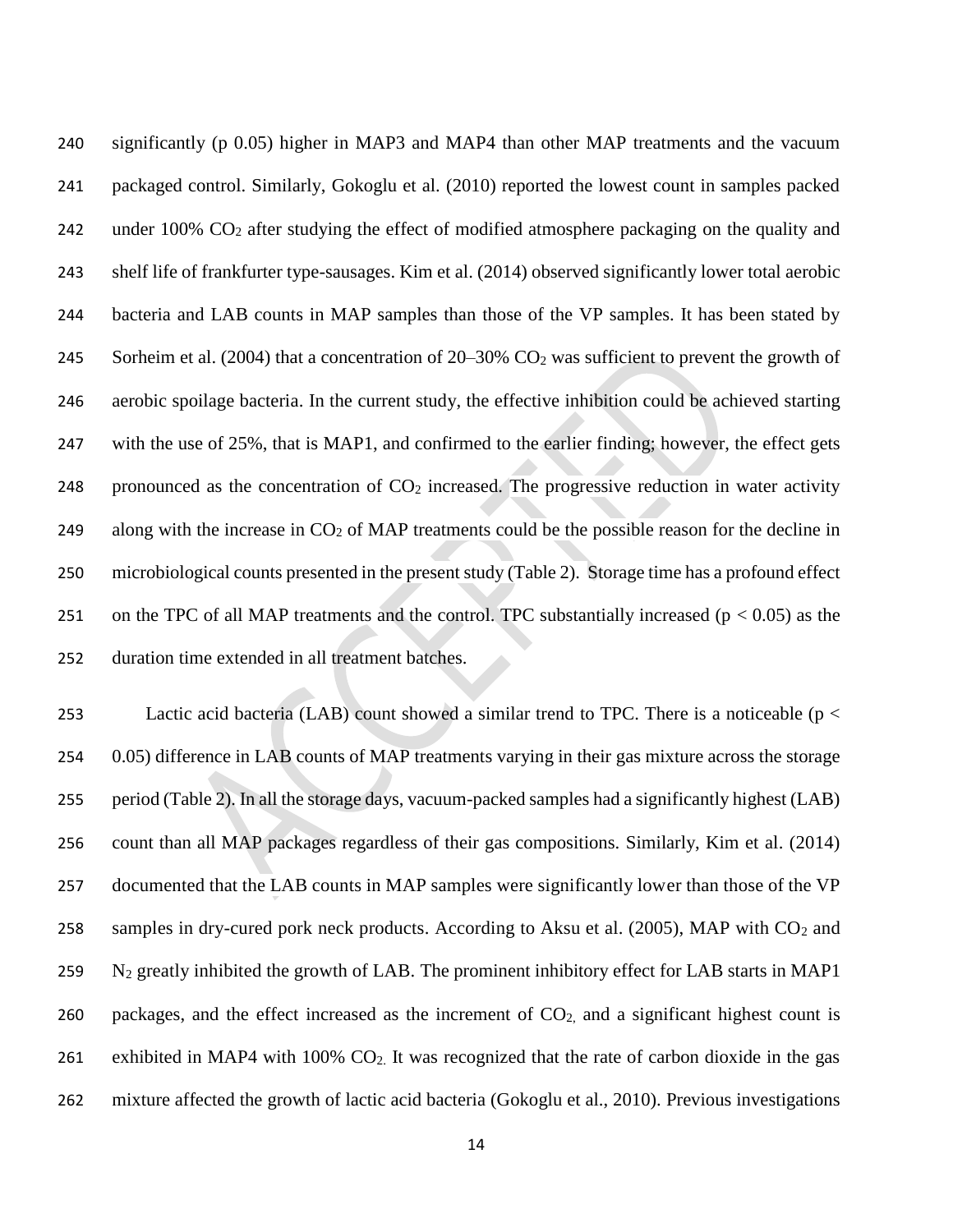of Blickstad and Molin (1984), Borch et al. (1996), and Metaxopoulos et al. (2002) have reached similar conclusions. In contrast, some researchers exhibited that modified atmosphere packaging did not have a growth rate hindering effect on the LAB compared to vacuum packaging (Samelis and Georgiadou, 2000; Pexara et al., 2002). Gokoglu et al. (2010) reported that a higher aerobic 267 spoilage bacteria inhibition effect was observed when the gas mixture contained over  $30\%$  CO<sub>2</sub>. 268 The current finding, inhibition of lactic acid bacteria was achieved starting from  $25\%$  CO<sub>2</sub> 269 composition which is comparable with the previous study. Storage time had a noticeable ( $p < 0.05$ ) effect on LAB counts of all MAP treatments and the control, vacuum packaging. In all the batches, the count substantially decreased as storage time extended. However, dry fermented sausage is manufactured with deliberate addition of the LAB to achieve the important characteristics required for dry fermented sausages, further activity of the LAB is not required after products completed the ripening process to maintain the quality. In this regard, the decrease in LAB counts by the application of MAP and the storage time can be appreciated in keeping the quality of the products. Evaluation of the microbiological quality and safety of food products are commonly carried out by determination of indicator microorganisms' levels and the one is *Enterobacteriaceae* (Moore et al., 2002; EFSA, 2010). The *Enterobacteriaceae* are a large family of facultative anaerobic, gram-negative bacilli that inhabit the intestines of many animal species. This family includes pathogenic *Escherichia*, *Salmonella serovars*, and *Klebsiella* species (Gwida et al., 2014; Ruby and Ingham, 2009). The high prevalence of *Enterobacteriaceae* could be attributed to inadequate sanitary conditions and poor general hygiene. MAP treatments varying in their gas mixture showed a significant (p<0.05) effect on *Enterobacteriaceae* counts at 1, 15 45 days of storage days (Table 2). On day 1, vacuum packing, MAP1, MAP2 had similar higher counts than MAP3 and MAP4 batches. In prolonged storage of 15 and 45 days, however, all MAP packaging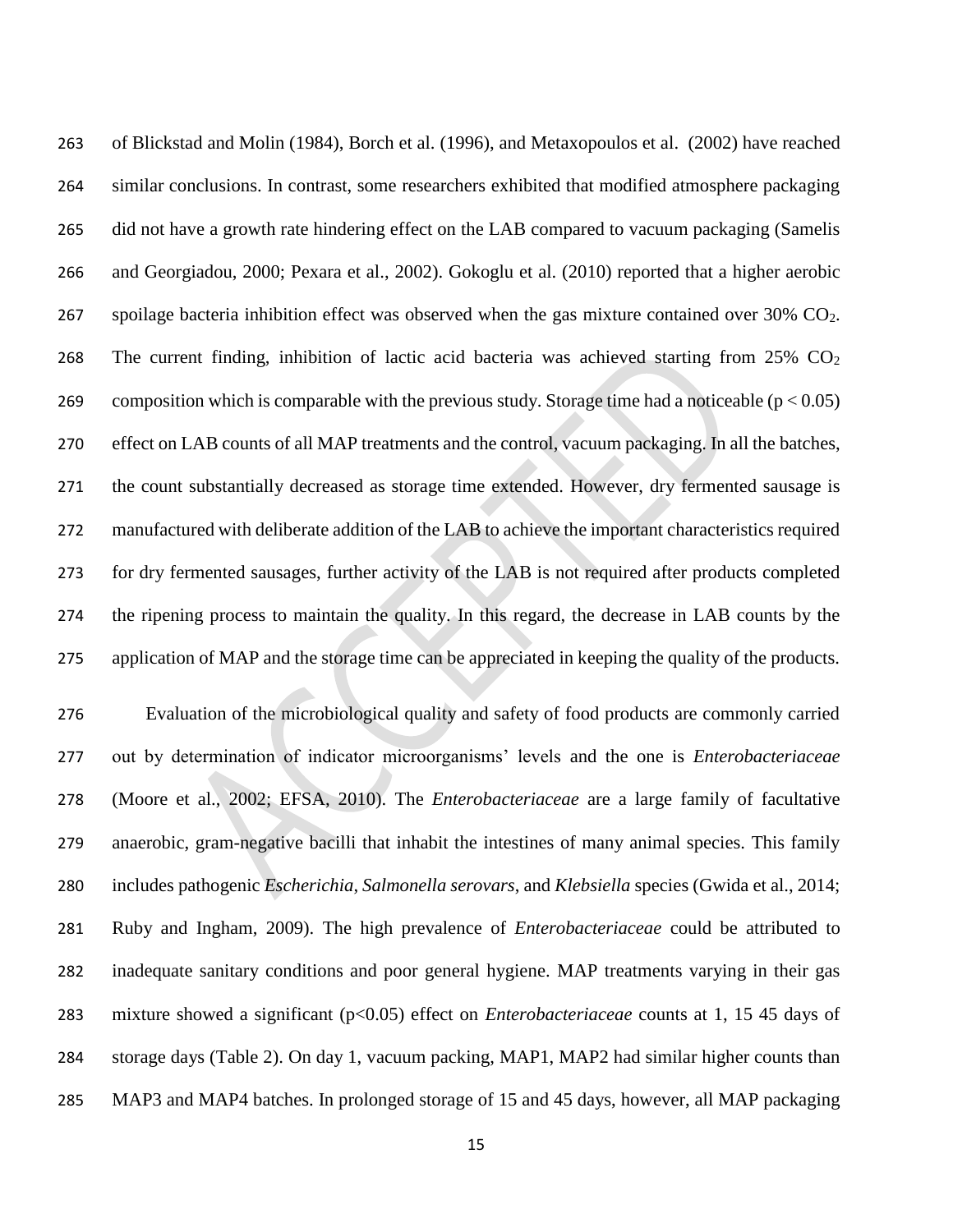resulted in a significantly lower *Enterobacteriaceae* count than the vacuum-packed samples and 287 counts in MAP3 and MAP4 samples were markedly  $(p < 0.05)$  lower than all other treatments 288 during the stated period. According to Kim et al. (2014), MAP with a combination of  $CO_2$  and N<sub>2</sub> inhibited the growth of LAB and *Enterobacteriaceae*. All MAP packaging presented a decrease in the counts at the final storage time of 45 days compared to day 1 storage time when the count increased for vacuum packaging samples.

 Counts for *E. Coli* O157:H7 and *Salmonella* spp. was exhibited during day 1 in all MAP treatments and vacuum-packed batch. *E. Coli* O157:H7 count ranged from 1.43 log CFU/g in MAP4 to 2.71 log CFU/g in vacuum-packed samples, and the range for *Salmonella* spp. count was 295 2.55 log CFU/g in MAP3 to 2.87 log CFU/g in vacuum-packed batch. Gram-negative bacteria are 296 generally more sensitive to  $CO<sub>2</sub>$  than Gram-positive bacteria (Church, 1994) because most Gram- positive bacteria are facultative or strict anaerobes (Gill and Tan, 1980). Despite, the variation was not significant, vacuum-packed samples resulted in higher *E. Coli* O157:H7 and *Salmonella* spp. counts than all MAP treatments at early 1-day storage time. Vacuum-packed samples were exhibited to have higher *Enterobacteriaceae* (Table 2) which includes *E. Coli* O157:H7 and *Salmonella* spp. at day one of the storage. As the storage time extended to 15, 30, and 45 days, both *E. Coli* O157:H7 and *Salmonella* spp. disappeared in all MAP and vacuum-packed treatments.

### **The effect of packaging conditions on TBARS and VBN contents**

305 Table 3 displays the effect of modified atmosphere packaging (MAP) varying in  $CO_2$  and  $N_2$  composition compared to the control, vacuum packaging, on TBARS and VBN contents of dry fermented sausages during the storage period (45 days). Martinez et al. (2006) and Gokoglu et al.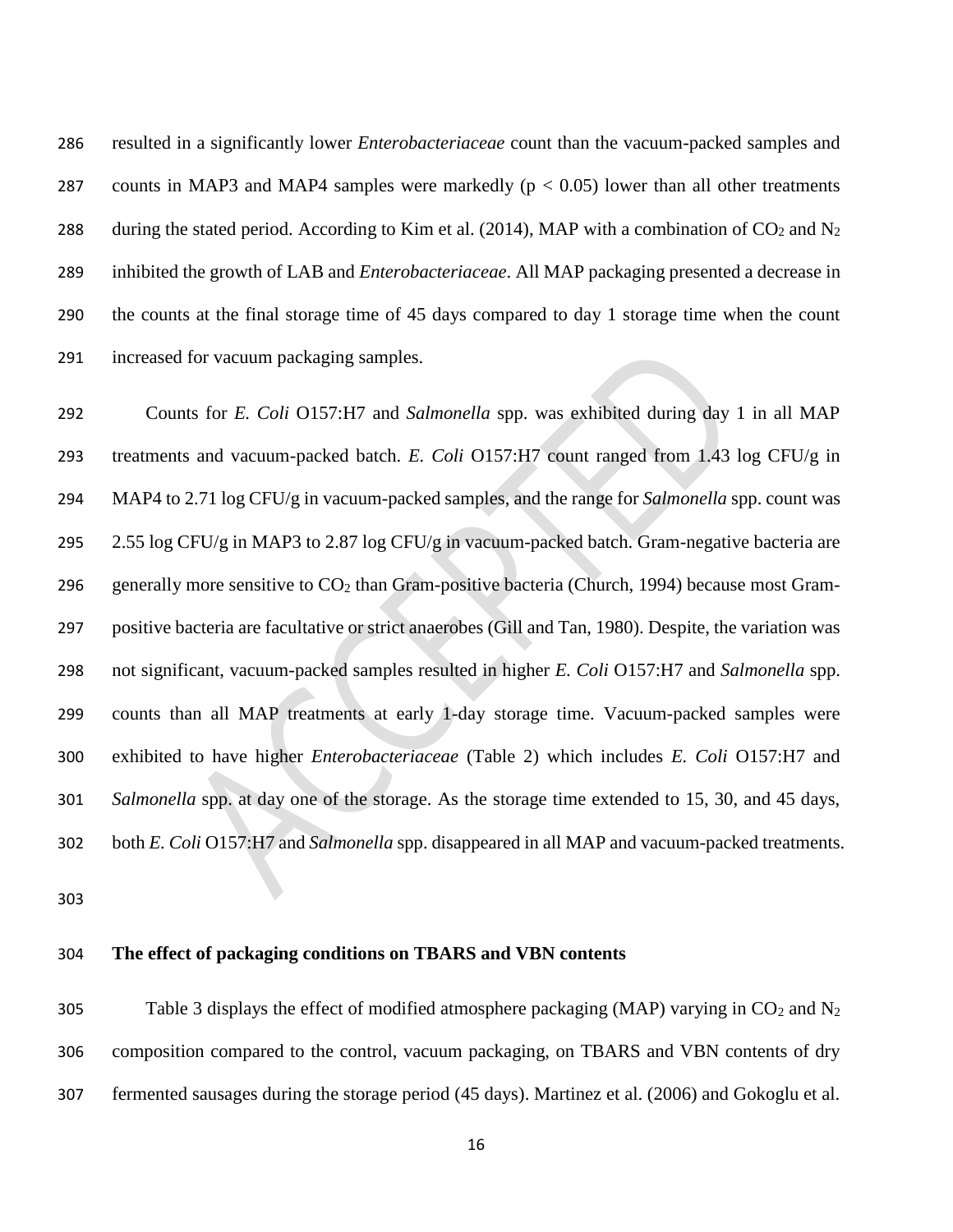(2010) documented those sausages are more sensitive to oxidation than intact muscle because grinding reduces particle size and disrupts membranes, allowing air and oxygen to enter the tissues. 310 Treatments had a significant  $(p < 0.05)$  variation in TBARS content across the storage period. Vacuumed-packed samples presented the highest TBARS content on 1, 15 and 30 days of storage 312 time and along with  $MAP_2$ , 50%  $CO_2$  and 50%  $N_2$ , at the final storage time as compared to other treatments. The current finding is in agreement with Wanget al. (1995) who found less oxidation in modified-atmosphere packed samples than those in vacuum packed. In contrast, higher TBA values under modified atmosphere packaging than those packed under vacuum was reported by some researchers (Berruga et al., 2005; Gokoglu et al., 2010; Kerry et al., 2000; Martinez et al., 2006). On day 1 of storage, MAP4 showed a significantly (p < 0.05) lowest TBARS value than all treatments and other MAP treatments were the same in the content. The increase in concentration of CO<sup>2</sup> affected lipid oxidation. Based on the TBARS content at day 15 and 30 storage time, treatments are ranked as follows: vacuum-packed > MAP1 > MAP2 > MAP3 > MAP4 as the 321 prevention of rancidity through an increase in  $CO<sub>2</sub>$  concentration. Jeremiah, (2001) documented that the occurrence of lipid oxidation can be prevented by anaerobic packaging that the present 323 study could achieve the inhibition of rancidity by increasing the  $CO<sub>2</sub>$  concentration. During the storage period of 45-days, except for MAP2 treatment which had the same highest content as 325 vacuum-packed, MAP treatments showed a decrease in TBARS content as the increase in CO<sub>2</sub> composition and MAP4 exhibited the lowest content throughout the storage study. Correspondingly, Gokoglu et al. (2010) reported the oxidation inhibition effect of carbon dioxide 328 concentration based on TBARS analysis. The TBARS values significantly ( $p < 0.05$ ) decreased in vacuum-packed, MAP3 and MAP4 samples, and increased in MAP3 treatment while the MAP1 330 batch was unaffected ( $p > 0.05$ ) due to extended storage time. The increased TBARS value in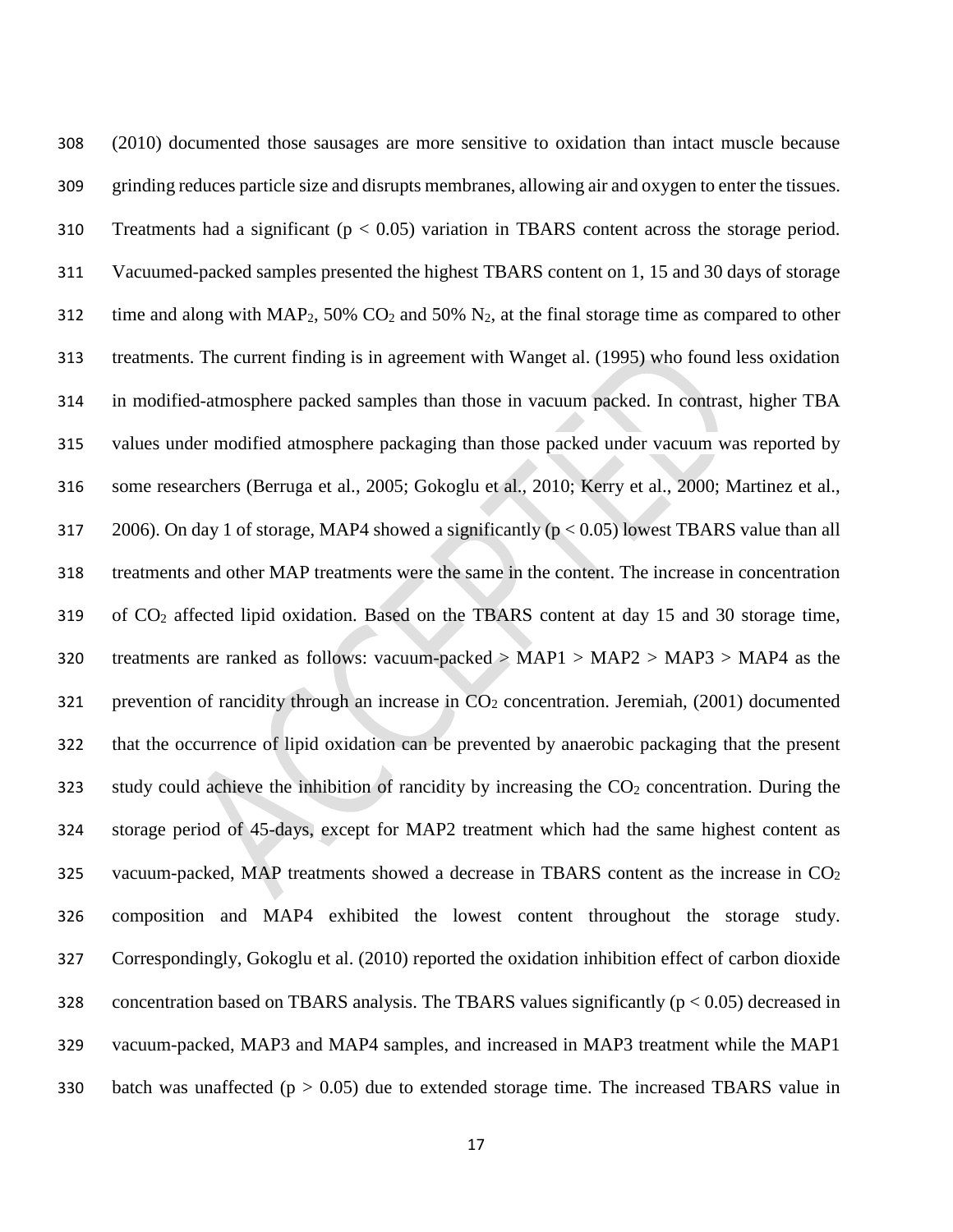MAP2 samples indicates rancidity development when rancidity was inhibited in vacuum-packed, MAP3 and MAP4 samples during the storage.

 The VBN content indicates protein degradation and the increase of VBN content in meat can be caused by either bacterial or enzymatic degradation of proteins (Egan et al., [1981;](https://www.animbiosci.org/journal/view.php?number=22970#b11-ajas-27-11-1623) Kim 335 et al., 2014). In the current study, the VBN values significantly ( $p < 0.05$ ) varied among treatments up to 30 days of storage time and the variation disappeared and all the treatments at the final storage time (Table 3). Across the study period, the variation didn't show similar trend and the values of treatments were fluctuating inconsistently having no relation with the composition of gas used in MAP and the bacterial growth characteristics (Table 2) during storage. 340 However, the MAP2 treatment with 50%  $CO<sub>2</sub>$  and 50% N<sub>2</sub> gas mixture had the highest VBN content throughout storage period. The highest VBN and TABRS content exhibited in MAP2 could be the reason for the lowest sensory attributes of color and overall acceptability of the samples as to the panel judgment in the current study (Table 5). Additionally, the change in storage time didn't show a clear trend in the VBN contents of the vacuum-packed samples and 345 all the MAP treatments regardless of their gas composition. The VBN value noticeably ( $p < 0.05$ ) increased from day 1 up to 30 days and then decreased at the final storage time for MAP1, MAP3, and MAP4 treatments. The VBN content for MAP2 increased on 15 and 30 days compared to 348 initial storage time thereafter decreased significantly ( $p < 0.05$ ) in the final storage time like other MAP treatments. The VBN content of the vacuum-packed samples increased at 30 days 350 compared to the previous time but then declined substantially  $(p < 0.05)$  at the final storage time. All treatments tended to have a decrease in VBN at the final storage time (45 days).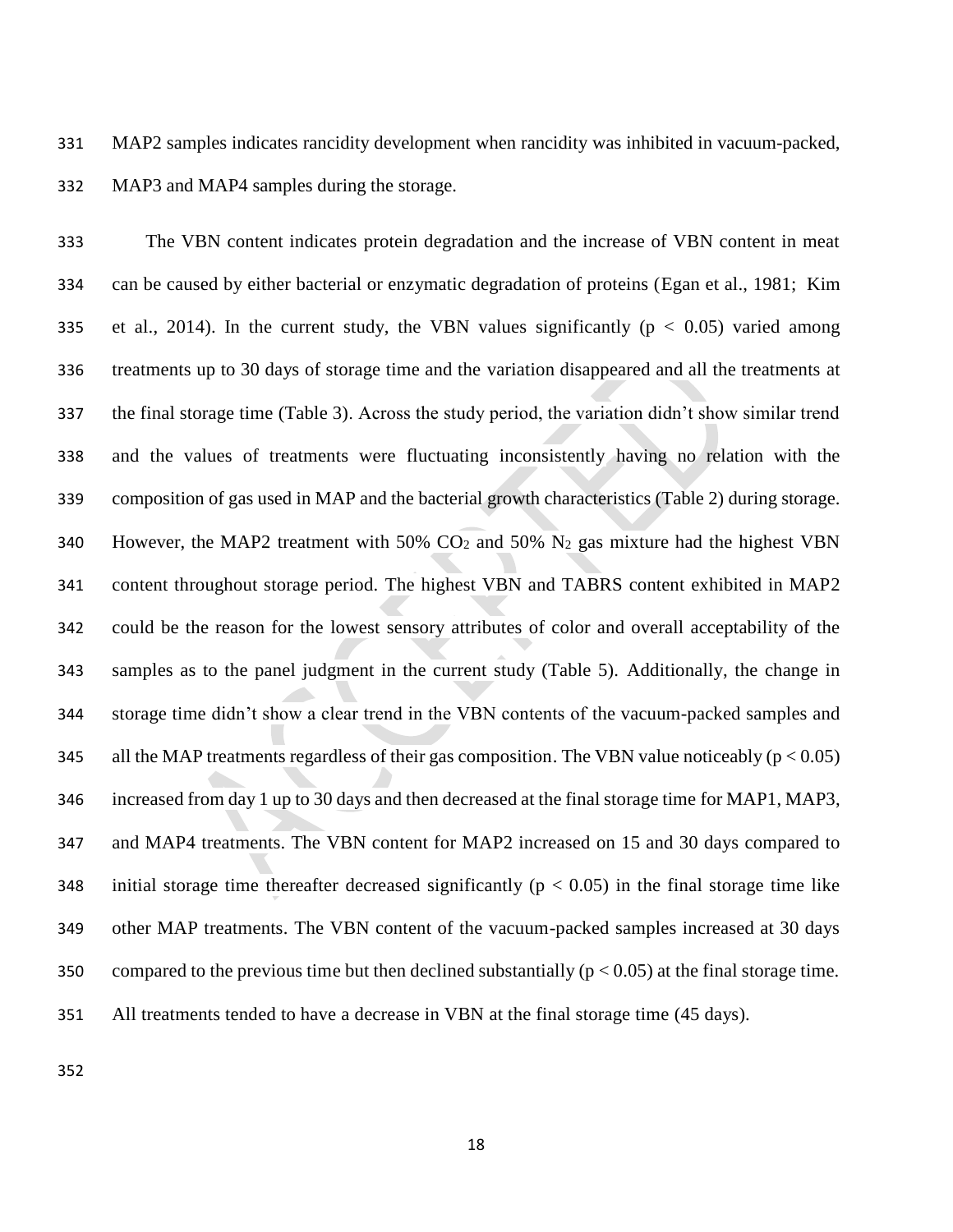#### **The effect of packaging conditions on color characteristics**

 Color is an important qualitative factor that determines meat and meat products acceptability 355 of consumers (Glitsch, 2000; Gokoglu et al., 2010). The three primary  $(L^*, a^*,$  and  $b^*)$  color coordinates used in the Hunter system of color determination were performed in the current study and the results are presented in Table 4. A significant variation in the L\* color attribute of treatments was observed during days 1 and 15 of the storage time and the variation disappeared thereafter at 30 and 45 days of storage time. On days 1 and 15 storage time, all MAP treatments 360 showed a noticeable ( $p < 0.05$ ) lower score in L<sup>\*</sup> than the vacuum-packed samples. Similarly, Kim 361 et al. (2014) observed the highest  $L^*$  values in VP samples than the MAP samples at all storage times except at Day 45. Gokoglu et al. (2010) found lower L\*values in samples packed under 363 30%  $CO<sub>2</sub>/70\%$  N<sub>2</sub> and 100%  $CO<sub>2</sub>$  atmospheres during the storage. In contrast, [Rubio](https://www.animbiosci.org/journal/view.php?number=22970#b27-ajas-27-11-1623) et al. [\(2007\)](https://www.animbiosci.org/journal/view.php?number=22970#b27-ajas-27-11-1623) and [García-Esteban](https://www.animbiosci.org/journal/view.php?number=22970#b14-ajas-27-11-1623) et al. (2004) documented that the type of packaging system had little influence on L\* values, and a significant difference was not found between vacuum-packaged and MAP treatments. Our results disagree also with [Li et al. \(2012\)](https://www.ncbi.nlm.nih.gov/pmc/articles/PMC4109872/#b24-ajas-27-8-1157-12) who reported higher L\* values 367 of beef MAP than VP. As a result of metmyoglobin production, elevated  $CO<sub>2</sub>$  concentrations in MAP cause a degree of discoloration. The redox chemistry of myoglobin can be altered by gases in MAP, which affects color. In the current study, the variation among the MAP samples was not substantial regardless of the difference in gas composition applied. The L\* values of samples packed with MAP tended to decrease as the storage time extended and the values were significantly (p < 0.05) higher at day 1 storage than further storage period for all MAP samples varying in gas 373 composition. The vacuum-packed samples significantly ( $p < 0.05$ ) decreased in L<sup>\*</sup> value on 15 and 30 days of storage than at day 1. However, the value again increases at 45 days but still maintained a lower value as compared to day one. The current finding disagrees with Garcia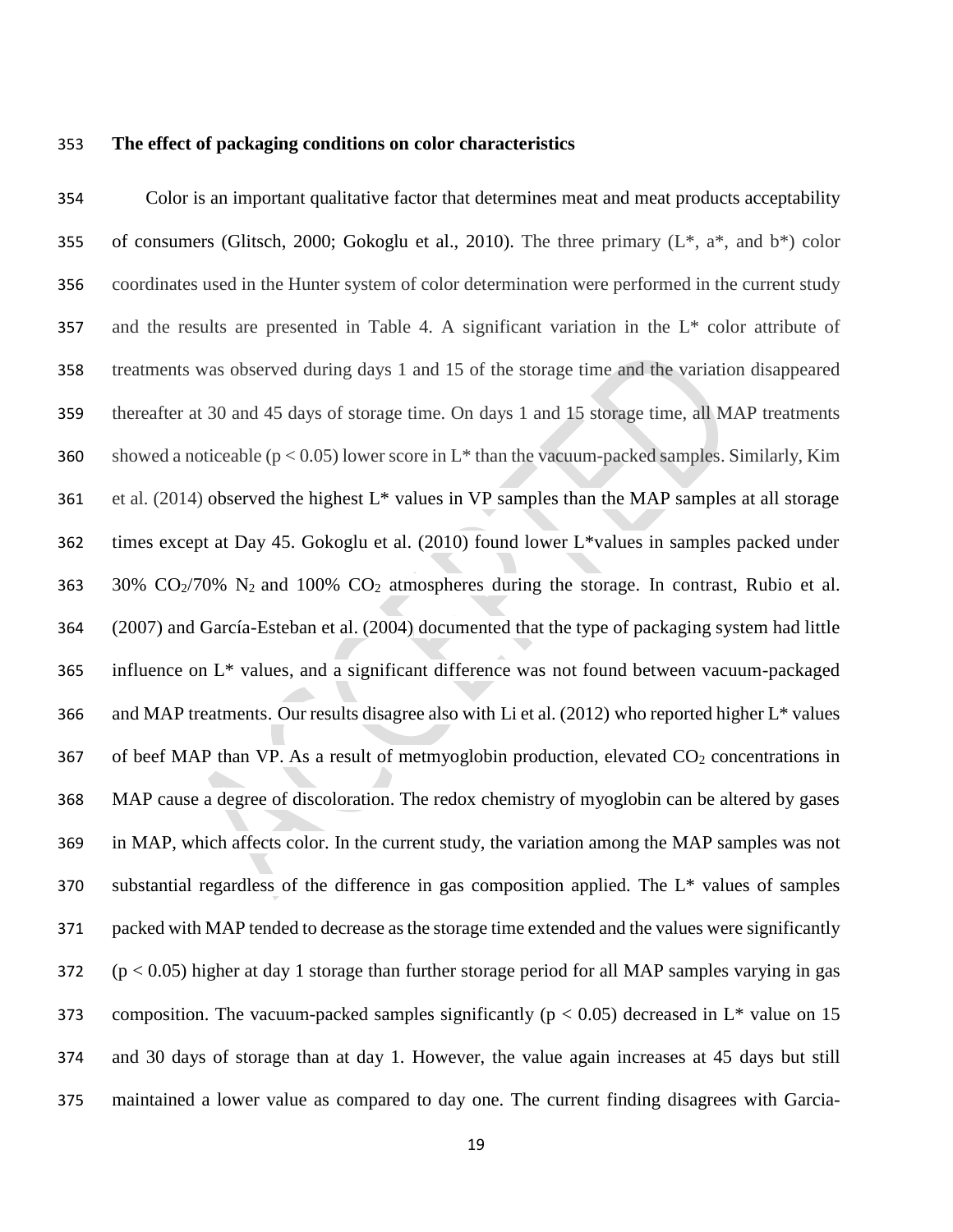Esteban et al. (2003) who reported the increased L\* value in vacuum packed samples and the stability in the modified atmosphere packed samples during storage.

 In meat and meat products, redness (a\*) is considered a color stability indicator (Kim et al., 379 2014). There was a significant difference in  $a^*$  value among MAP, varying in CO<sub>2</sub> and N<sub>2</sub> composition, and the vacuum-packed batches on 1, 30, and 45 storage days, and vacuum-packed samples exhibited a decrease in a\* value than all MAPs treatments. Hur et al. (2013) stated that CO<sup>2</sup> has a positive role in the reduction of lipid oxidation and negative effects in color deterioration in meat packaging during storage. During the storage time, a\* value of MAP4 was higher than all other treatments, and other MAP packages presented similar values which were higher than the vacuum-packed samples. The current finding is in agreement with Adab et al. (2020) who observed an increase in a\* values during the storage of sausages packaged under modified atmospheres. Similarly, Jeremiah et al. (1995) reported that pork packaged with 100% CO<sup>2</sup> had great color stability. On the contrary, Ruiz-Capillas and Jiménez-Colmenero (2010) reported that a\* values remain constant during the storage of meat products packaged under 390 modified atmosphere. Viana et al.  $(2005)$  reported that high  $CO<sub>2</sub>$  concentrations in meat MAP application as the major disadvantage with a certain degree of darkening as a result of 392 metmyoglobin formation. Sørheim et al. (1997) reported that CO<sub>2</sub> did not effect on meat color. According to Hur et al. (2013), a decreased redness is associated with rancidity. The decreased TBARS values in the MAP samples of the current study (Table 3) can be related to the increase in a\* value which indicates the advantage of MAPs in color stability by inhibiting the oxidation of 396 lipids. Storage time had a profound ( $p < 0.05$ ) effect in a\* value of all the packages, MAP, and vacuum-package, used in the current study. And a marked decline in redness was observed in all samples at 30 and 45 days than earlier storage time. The present study is in agreement with Kim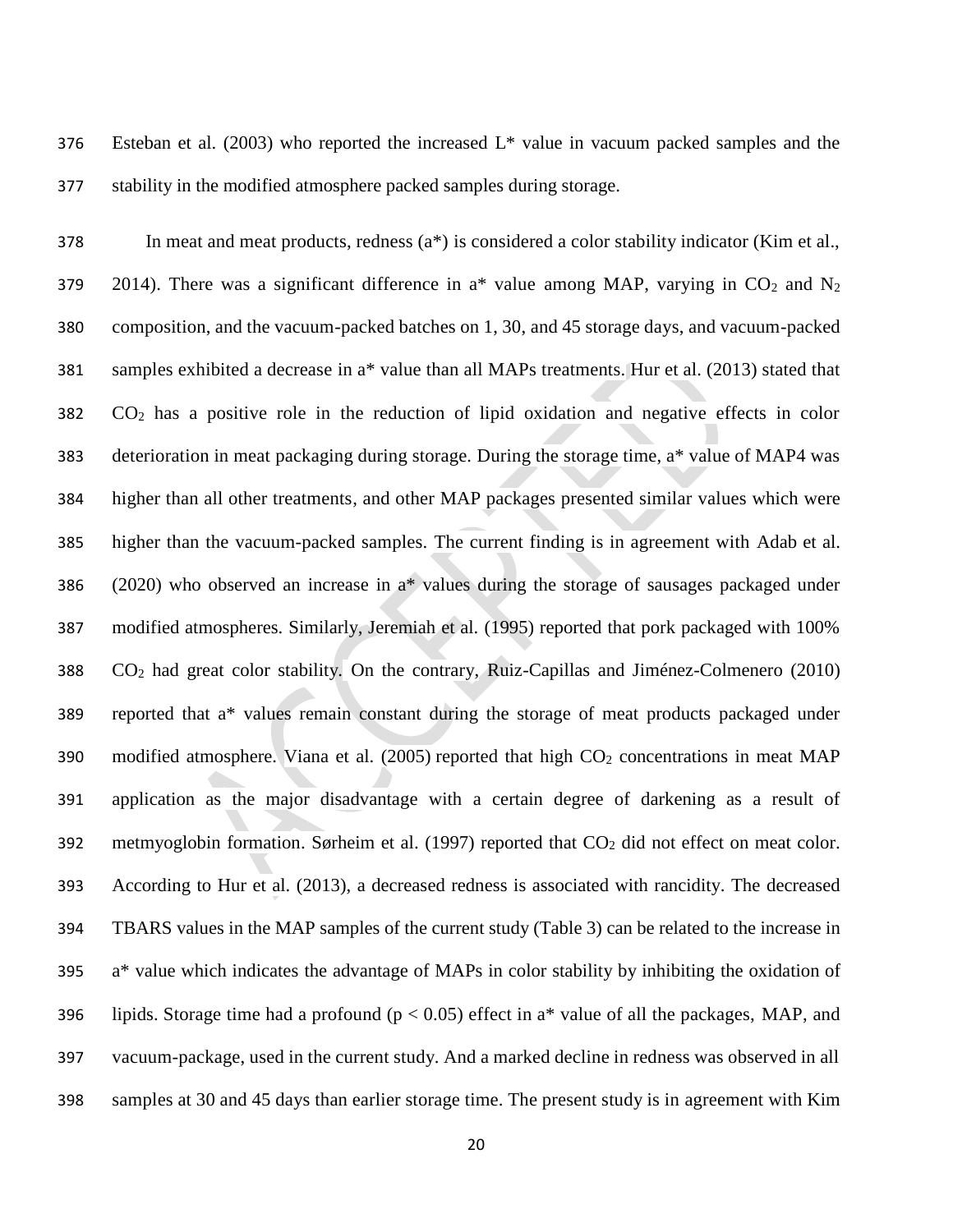et al. (2014) who reported a pronounced fading in the redness color of all packaging systems, both VP and MAP samples, at extended storage time. In contrast, Esturk and Ayhan (2009) reported a decrease in the redness of salami slices at all MAP applications with an increase in storage time.

 The yellowness (b\*) value of treatments significantly showed variation during day 1, 15 and 30 storage time and all MAPs samples exhibited lower b\* values than vacuum-packed batch. All MAP samples regardless of the gas composition had similar value during the stated period. Then after, all the MAP and vacuum-packed samples presented a similar b\* value on the final storage time of 45 days. The current finding disagrees with Kim et al. (2014) report who found a significantly higher b\* values in the MAP samples than the VP samples at day 30, 60, and 90 of storage. Cilla et al. (2006) reported the increase in yellowness color in MAP samples is related to the increased pigment oxidation during storage. Martínez et al. (2005) has been demonstrated 411 that myoglobin oxidation is favored as the concentrations of  $CO<sub>2</sub>$  increased. However, the TBARS analysis of the current study (Table 3) didn't support the stated hypothesis as MAP 413 treatments showed a decrease in TBARS content as the increase in  $CO<sub>2</sub>$  composition having the 414 lowest content in MAP4, 100%  $CO<sub>2</sub>$ , throughout the storage study. Similarly, Wang et al. (1995) reported that TBA and peroxide values were lower in modified atmosphere than in vacuum 416 conditions after analyzing the lipid oxidation in Chinese-style sausages both stored at 4 and  $15^{\circ}$ C temperatures. All the MAP and vacuum-packed samples showed a decrease in b\* value due to extended storage time and the values at day 45 storage was substantially lower than day 1 storage time. Similarly, Gokoglu et al. (2010) reported a decreased b\* values of the samples packed under modified atmosphere and vacuum during storage.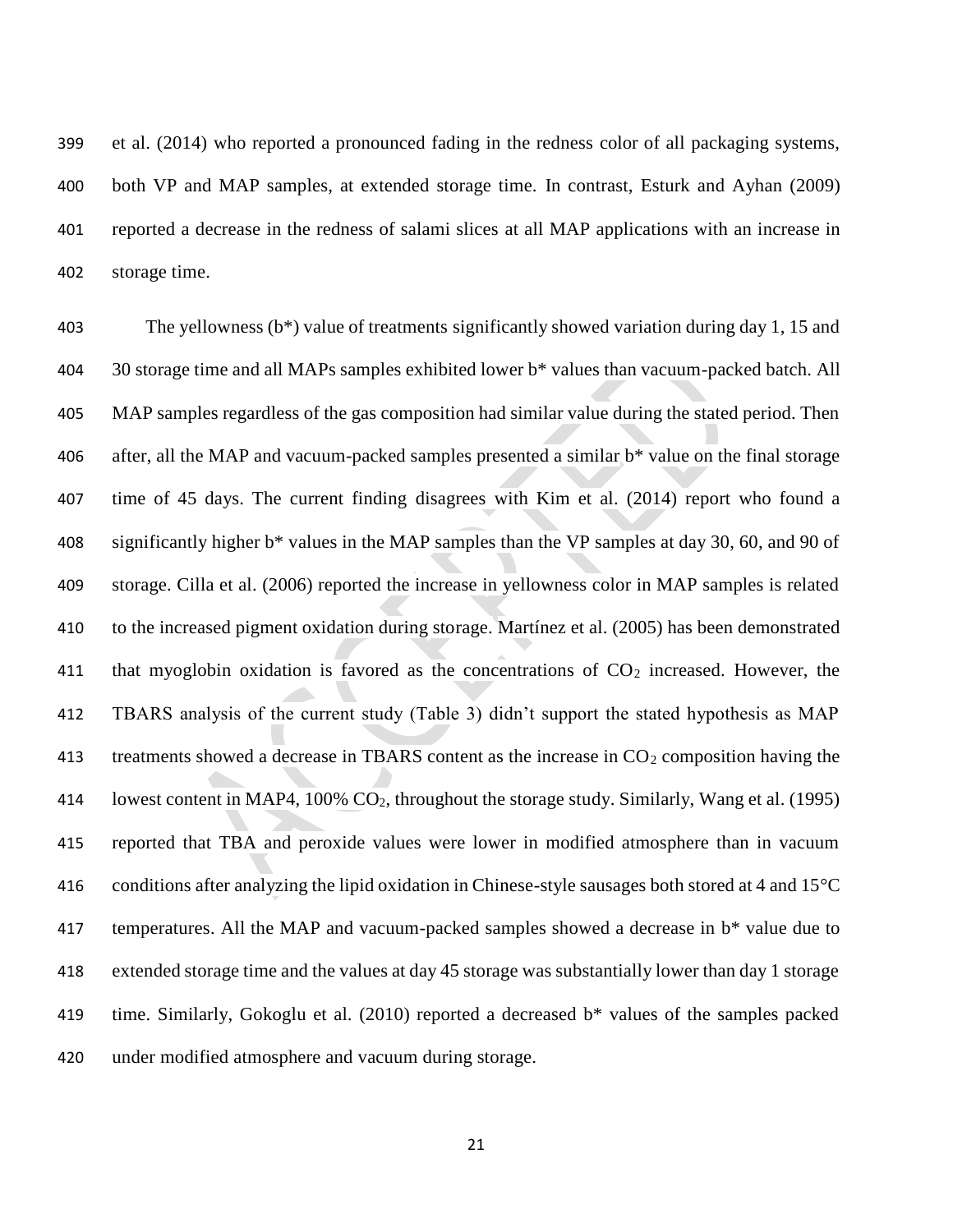#### **The effect of packaging conditions on sensory characteristics**

422 Effect of modified atmosphere packaging (MAP) varying in  $CO<sub>2</sub>$  and N<sub>2</sub> composition compared to vacuum packaging on sensory characteristics of color, lactic acid aroma, sourness, and overall acceptability attributes of dry fermented sausages during storage was investigated, and 425 the results are presented in Table 5. Treatments showed a significant ( $p < 0.05$ ) variation in color attribute of sensory characteristics on 1, 30, and 45 storage days, lactic acid aroma and sourness 427 on 1<sup>st</sup> day of storage, and overall acceptability at the initial and final storage period. The current results disagree with those of Fernández-Fernández et al. (2002) who documented that packing 429 methods did not affect any sensory property of dry sausages subjected to VP and MAP. The color was preferred in vacuum packed and MAP1 on day 1 and MAP3 joined the preferred group on day 431 30 and 45 days of storage. The color attribute in MAP2,  $50\%$  CO<sub>2</sub> and  $50\%$  N<sub>2</sub>, samples were lower compared to all other treatments. The sensory color score significantly decreased in all MAPs due to extended storage and vacuum-packed samples didn't vary across the storage time. 434 On day one, the lactic acid aroma in vacuum packed, MAP1 and MAP2 were noticeably ( $p < 0.05$ ) higher than others, and sourness were preferred in all MAPs than vacuum-packed samples. 436 Thereafter, variation was not detected ( $p > 0.05$ ) among treatments in both sensory traits of the lactic acid aroma and sourness according to the panel's judgments. Both sensory traits of lactic 438 acid aroma and sourness values were significantly  $(p < 0.05)$  decreased in all treatment samples, MAP sample and vacuum-package, due to prolonged storage, and the lowest scores were recorded in the final storage time of 45 days. The overall acceptability score in MAP2 samples was the lowest compared to all other treatments in the initial and final storage days and no variation was exhibited among other treatments during these days. The least score exhibited in color and overall acceptability of MAP2 samples can be related to the higher TBARS and VBN results (Table 3)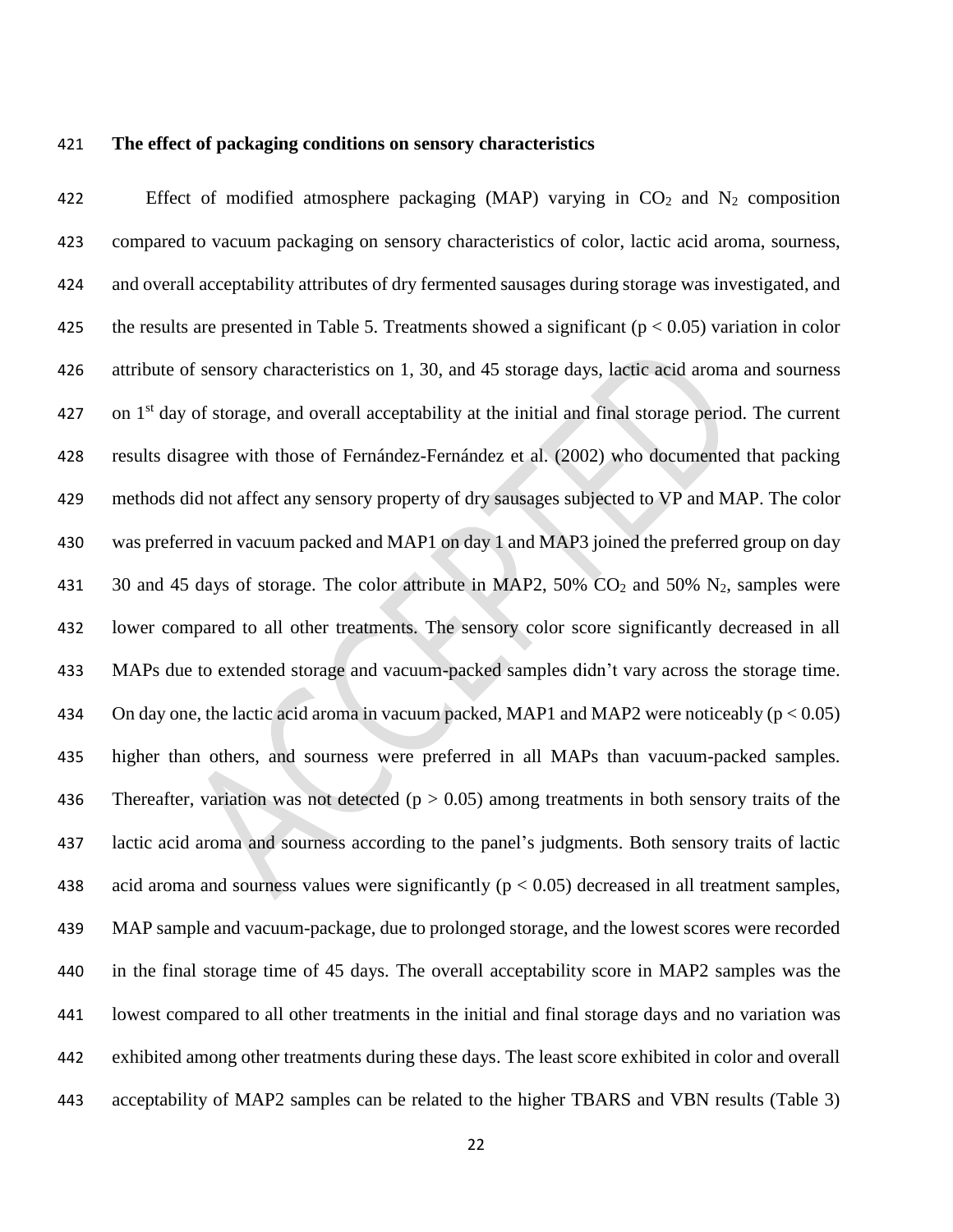which is associated with lipid oxidation and protein degradations in the treatment. The overall acceptability of MAP1, MAP3, and MAP4 samples didn't show changes due to storage time, samples in vacuum-packed and MAP2 samples decreased significantly at final storage time than the initial day 1 storage.

 In conclusion, the use of MAPs showed a better microbial inhibition than vacuum package 449 with an increase in the CO<sub>2</sub> from 25% to 100% in MAP1-MAP4 samples. Modified atmospheric 450 packaging with  $70\% \text{CO}_2/30\% \text{N}_2$  (MAP3) and 100%  $\text{CO}_2$  (MAP4) are found to be more effective to maintain several quality parameters (aw, pH, microbial inhibition, stability against lipid oxidation, and instrumental color traits) of dry fermented sausage and extend the shelf life without any effect on sensory quality characteristics during storage.

### **Conflict of interests**

The authors have no conflict of interest.

### **Acknowledgments**

 This research was supported by Basic Science Research Program through the National Research Foundation of Korea (NRF) grant funded by the Korea government (MSIT) (2017R1A2B201277).

### **References**

 Adab S, Goieid S, Tekiki A, Ben Moussa O, Boulares M, Belgaied S, Hassouna M. 2020. Effect of modified atmosphere packaging and starter cultures on the quality and shelf life of horse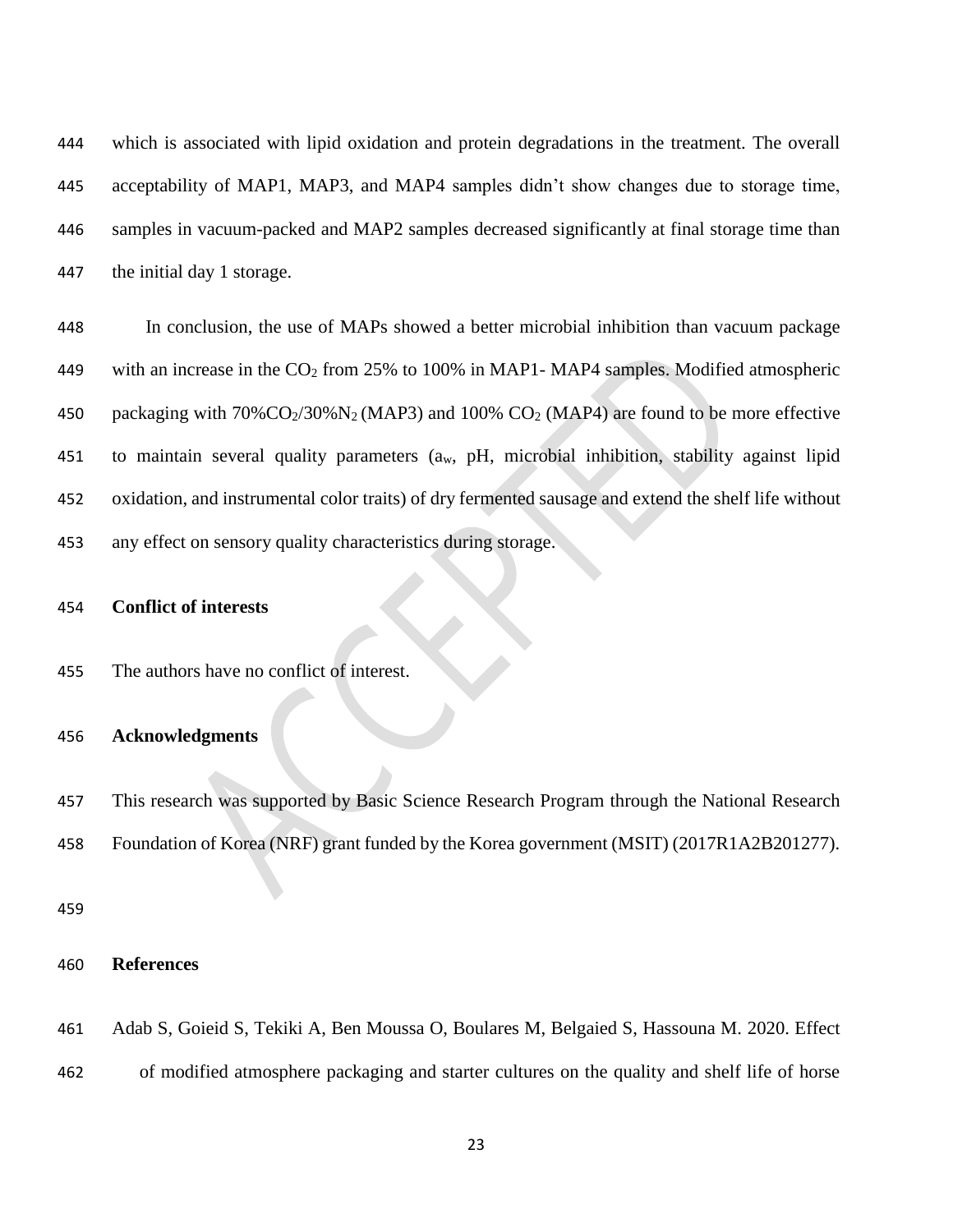meat sausage. Int J Adv Eng Manag Res. 5:92–107

- Aksu MI, Kaya M, Ockerman HW. 2005. Effect of modified atmosphere packaging and temperature on the shelf life of sliced pastirma produced from frozen/thawed meat. J Muscle Foods. 16:192–206.
- Aymerich T, Picouet PA, and Monfort JM. 2008. Decontamination technologies for meat products. Meat Sci. 78: 114-129
- Berruga MI, Vergara H, Gallego L. 2005. Influence of packaging conditions of microbial and lipid oxidation in lamb meat. Small Rum Res. 57:257–264.
- Blickstad E, Molin G. 1984. Growth and end-product formation in fermenter cultures of *Brochothrix thermosphacta* ATTC11509 and two psycrotrophic *Lactobacillus* sp. in different gaseous atmospheres. J Appl Bacteriol. 57:213–220.
- Borch E, Kant-Muermans ML, Blixt Y. 1996. Bacterial spoilage of meat and cured meat products. Int J Food Microbiol*.* 33:103–120.
- Cann DC. 1984. Packing fish in a modified atmosphere. Torry Advisory Note No. 88.
- Church JJ, Parsons AL. 1995. Modified atmosphere packaging technology: A review. J Sci Food Agr. 67:143–152.
- Church N. 1994. Developments in modified-atmosphere packaging and related technologies: A review. Trends Food Sci Technol. 5:345–352.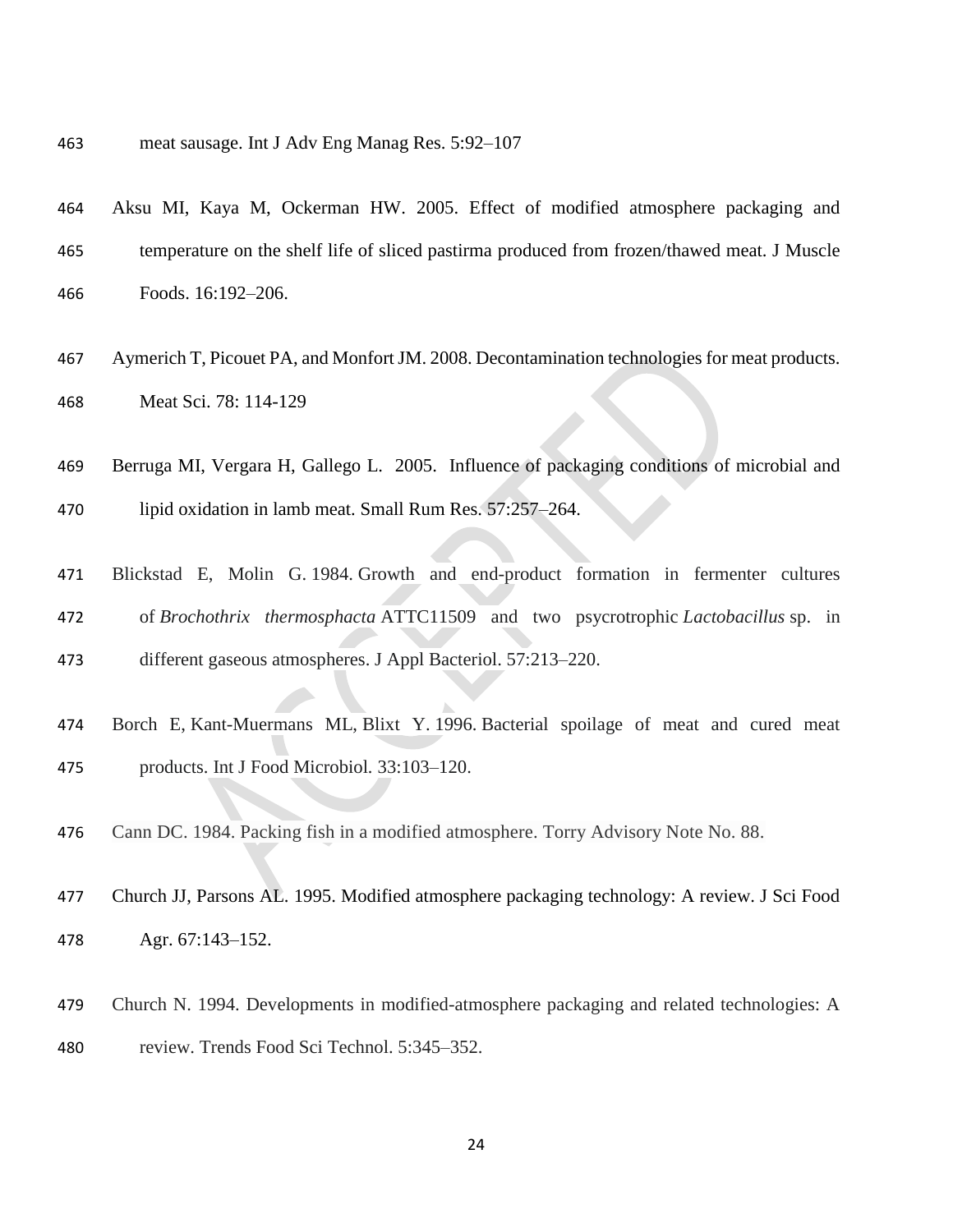| 481  | CIE (Commission International de l'E'clairage). Official recommendations on uniform color    |
|------|----------------------------------------------------------------------------------------------|
| 482. | spaces. Color difference equations and metric color terms. Suppl. No. 2. CIE Publication No. |
| 483. | 15 Colourimetry. Paris. 1976.                                                                |
|      |                                                                                              |

- Cilla I, Martínez L, Beltrán JA, Roncalés P. 2006. Dry-cured ham quality and acceptability as affected by the preservation system used for retail sale. Meat Sci. 73:581–589.
- 486 Dixon NM, Kell B. 1989. The inhibition by  $CO<sub>2</sub>$  of the growth and metabolism of micro-organisms. J Appl Bacteriol. 67:109–136.
- Drosinos EH, Mataragas M, Xiraphi N, Moschonas G, Gaitis F, Metaxopoulos J. 2005. Characterization of the microbial flora from a traditional Greek fermented sausage. Meat Sci. 69:307–317.
- EFSA. 2010. The assessment of the comparison of the Australian monitoring programme for carcasses to requirements in Regulation (EC) No. 2073/2005 on microbiological criteria on foodstuffs. European Food Safety Authority Journal. 8: 1452-1503.
- Egan H, Kirk RS, Sawyer R. 1981. Pearson's Chemical Analysis of Foods. 8th ed. Essex: Longman scientific and Technical, UK. 1981. p 185–185.
- Esturk O, Ayhan Z. 2009. Effect of modified atmosphere packaging and storage time on physical and sensory properties of sliced salami. J Food Process Preserv. 33:114–125.
- Farber JM. 1991. Microbiological aspect of modified atmosphere packaging technology. A review. J Food Prot. 54:58–70**.**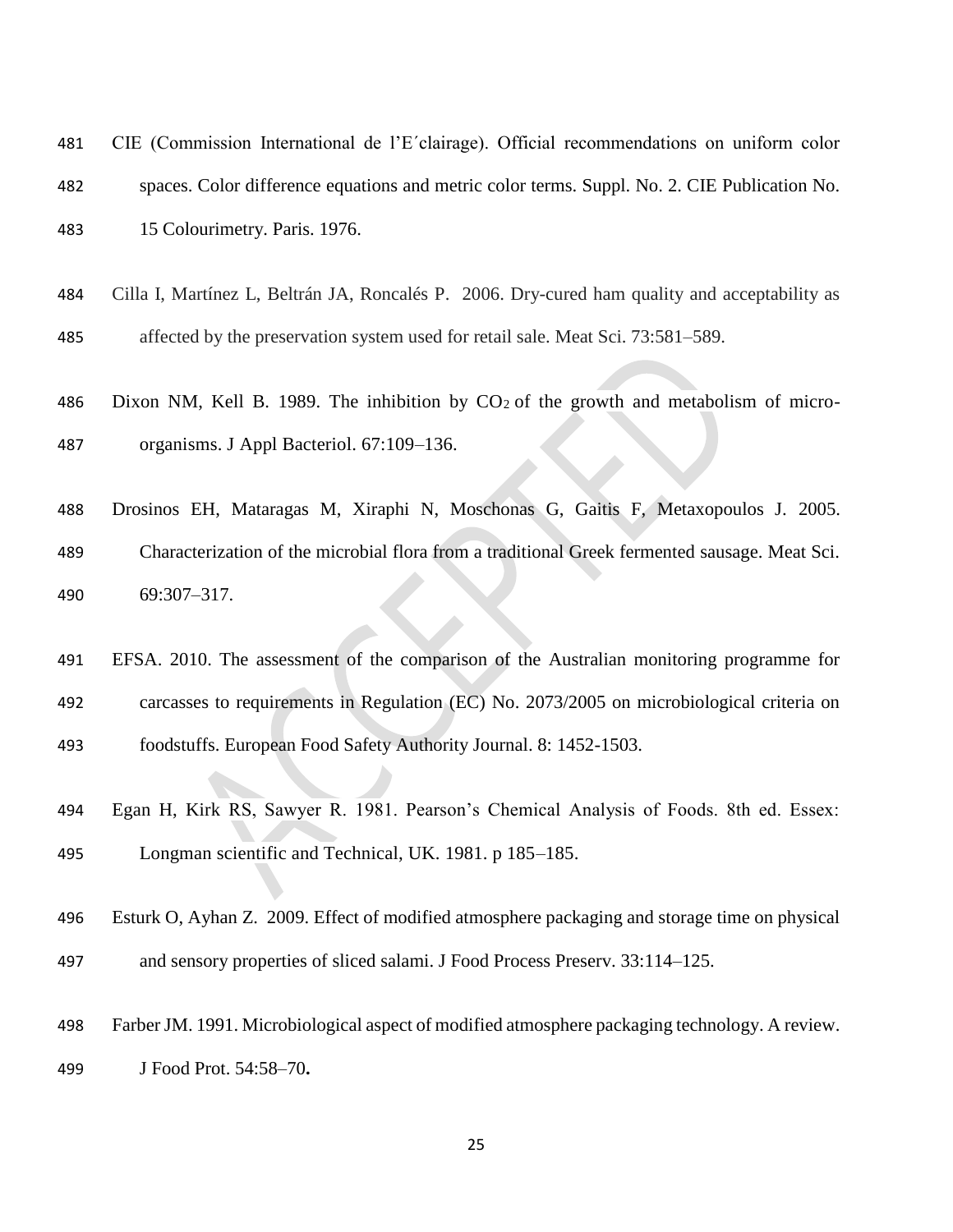| 500 | Farber JN, Harris LJ, Parish ME, Beuchat LR, Suslow TV, Gorney JR, Garrett EH, Busta FF. 2003. |
|-----|------------------------------------------------------------------------------------------------|
| 501 | Micro-biological safety of controlled and modified atmosphere packaging of fresh and fresh-    |
| 502 | cut produce. Compr Rev Food Sci Food Saf. 2:142–160.                                           |

- Fernández-Fernández E, Vázquez-Odériz ML, Romero-Rodríguez MA. 2002. Sensory characteristics of Galician chorizo sausage packed under vacuum and under modified atmospheres. Meat Sci. 62:67–71.
- García-Esteban M, Ansorena D, Astiasará I. 2004. Comparison of modified atmosphere packaging and vacuum packaging for long period storage of dry-cured ham: effects on colour, texture and microbiological quality. Meat Sci. 67:57–63.
- Gill CO, Tan KH. 1980. Effect of carbon dioxide on growth of meat spoilage bacteria. Appl Environ Microbiol. 39:317–319.
- Glitsch, K. 2000. Consumer perceptions of fresh meat quality: Cross-national comparison. Br Food J. 102:177–194.
- Gokoglu N, Yerlikaya P, Uran H, Topuz OK, 2010. The effect of modified atmosphere packaging on the quality and shelf life of frankfurter type-sausages. J Food Qual. 2010. 33:367–380.
- Gwida M, Hotzel H, Geue L, Tomaso H. 2014. Occurrence of *Enterobacteriaceae* in raw meat
- and in human samples from Egyptian retail sellers. Int Sch Res Notices. 1–6.
- Han JH. 2005. New technologies in food packaging: Overview. In: Han JH, editor. Innovations in
- food packaging. Elsevier Academic Press. Amsterdam, the Netherlands. p 3–11.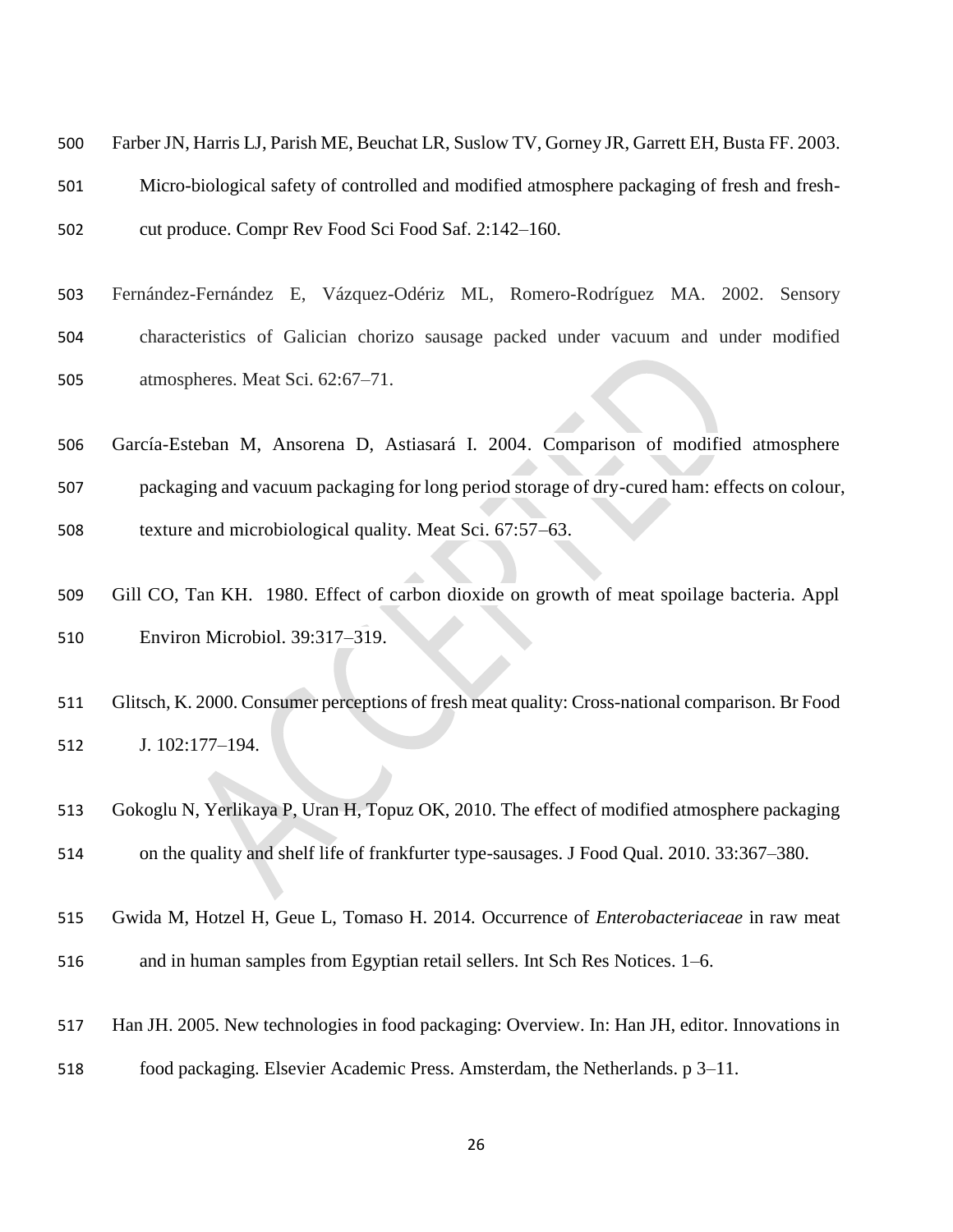| 519 | Houben JH, van Dijk A. 2001. Effects of dietary vitamin E supplementation and packaging on |
|-----|--------------------------------------------------------------------------------------------|
| 520 | the colour stability of sliced pasteurized beef ham. Meat Sci. 58:403-407.                 |

- Hur S J, Jin SK, Park JH, Jung SW, Lyu HJ. 2013. Effect of modified atmosphere packaging and
- vacuum packaging on quality characteristics of low-grade beef during cold storage. Asian-
- australas J Anim Sci. 26:1781–1789.
- Jeremiah LE, Gibson LL, Argnosa GC. 1995. The influence of controlled atmosphere and vacuum packaging upon chilled pork keeping quality. Meat Sci. 40:79–92.
- Jeremiah LE. 2001. Packaging alternatives to deliver fresh meats using short-or long-term distribution. Food Res Int. 34:749–772.
- KERRY JP, Q'sullivan MG, Buckley DJ, Lynch PB, Morrissey PA. 2000. The effects of dietary a-tocopheryl acetate supplementation and modified atmosphere packaging (MAP) on the quality of lamb patties. Meat Sci. 56:61–66.
- Kim IS, Jin SK, Yang MR, Ahn DU, Park JH, Kang SN. 2014. Effect of packaging method and storage time on physicochemical characteristics of dry-cured pork neck products at 10°C. Asian-australas J Anim Sci. 27:1623–1629.
- Li X, Lindahl G, Zamaratskaia G, Lundström K. 2012. Influence of vacuum skin packaging on color stability of beef longissimus lumborum compared with vacuum and high oxygen modified atmosphere packaging. Meat Sci. 92:604–609.
- Martínez L, Djenane D, Cilla I, Beltrán JA, Roncalés P. 2005. Effect of different concentrations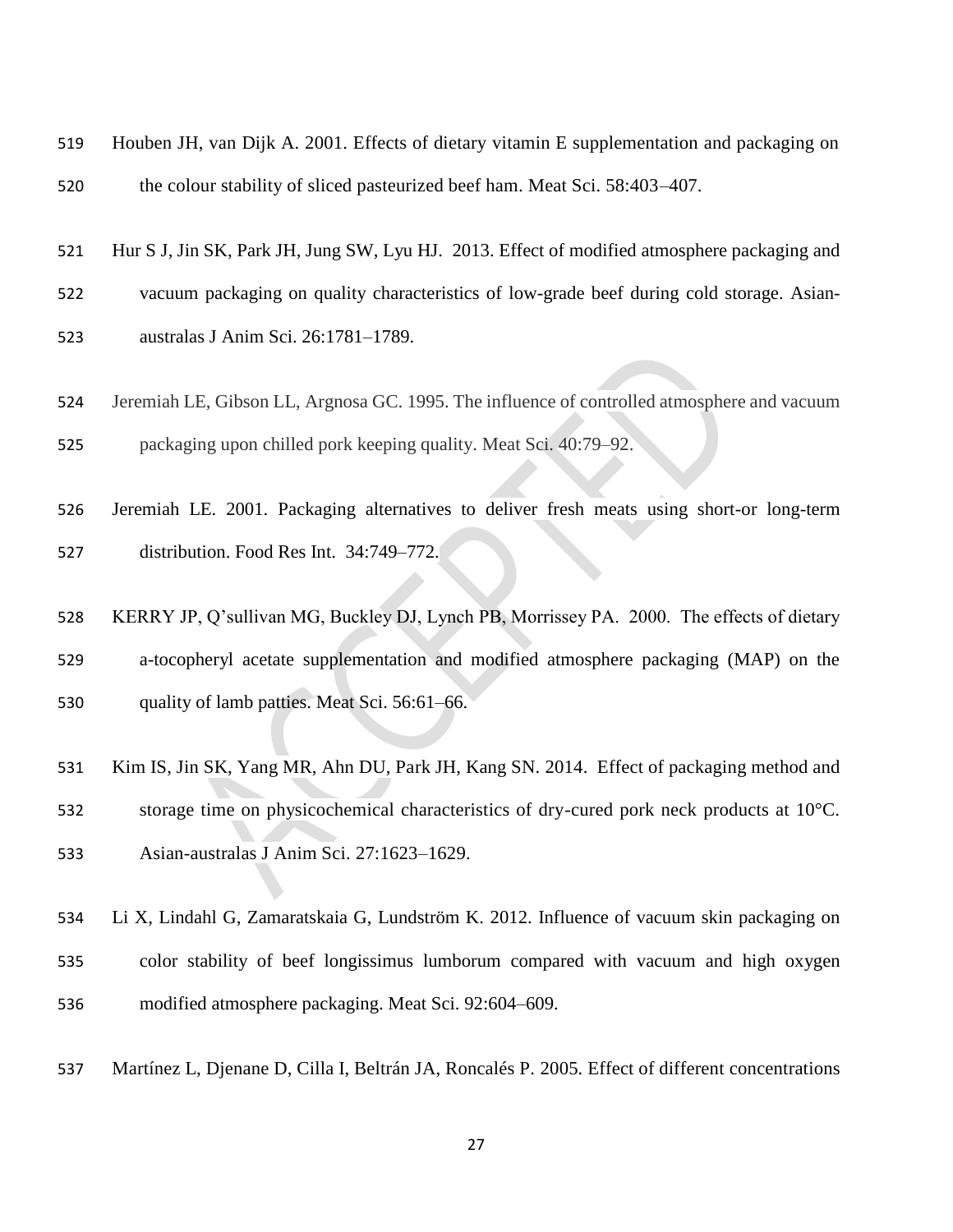| 538 | of carbon dioxide and low concentration of carbon monoxide on the shelf-life of fresh pork      |
|-----|-------------------------------------------------------------------------------------------------|
| 539 | sausages packaged in modified atmosphere. Meat Sci. 71:563-570.                                 |
| 540 | Martinez L, Djenane D, Cilla I, Beltran JA, Ron-cales P. 2006. Effects of varying oxygen        |
| 541 | concentrations on the shelf life of fresh pork-sausages packed in modified atmosphere. Food     |
| 542 | Chem. 94:219-225.                                                                               |
| 543 | Metaxopoulos J, Mataragas M, Drosinos EH. 2002. Microbial interaction in cooked cured meat      |
| 544 | products under vacuum or modified atmosphere at 4°C. J Appl Microbiol. 93:363–373.              |
| 545 | Møller JKS, Jensen JS, Olsen MB, Skibsted LH, Bertelsen G. 2000. Effect of residual oxygen on   |
| 546 | colour stability during chill storage of sliced, pasteurised ham packaged in modified           |
| 547 | atmosphere. Meat Sci. 2000. 54:399-405.                                                         |
| 548 | Moore G, Griffith C. 2002. A comparison of surface sampling methods for detecting coliforms on  |
| 549 | food contact surfaces. Food Microbiol. 19: 65-73.                                               |
| 550 | Muhlisin, Panjono, Kim DS, Song YR, Lee SJ, Lee JK, Lee SK. 2014. Effects of gas                |
| 551 | composition in the modified atmosphere packaging on the shelf-life of longissimus dorsi of      |
| 552 | Korean native black pigs-duroc crossbred during refrigerated storage. Asian-australas J Anim    |
| 553 | Sci. 27:1157-1163.                                                                              |
| 554 | Ö zogul F, Polat A, Ö zogul Y. 2004. The effects of modified atmosphere packaging on chemical,  |
| 555 | sensory and microbial changes of Sardines (Sardina pilchardus). Food Chem. 85:49–57.            |
| 556 | Pexara ES, Metaxopoulos J, Drosinos EH. 2002. Evaluation of shelf life of cured, cooked, sliced |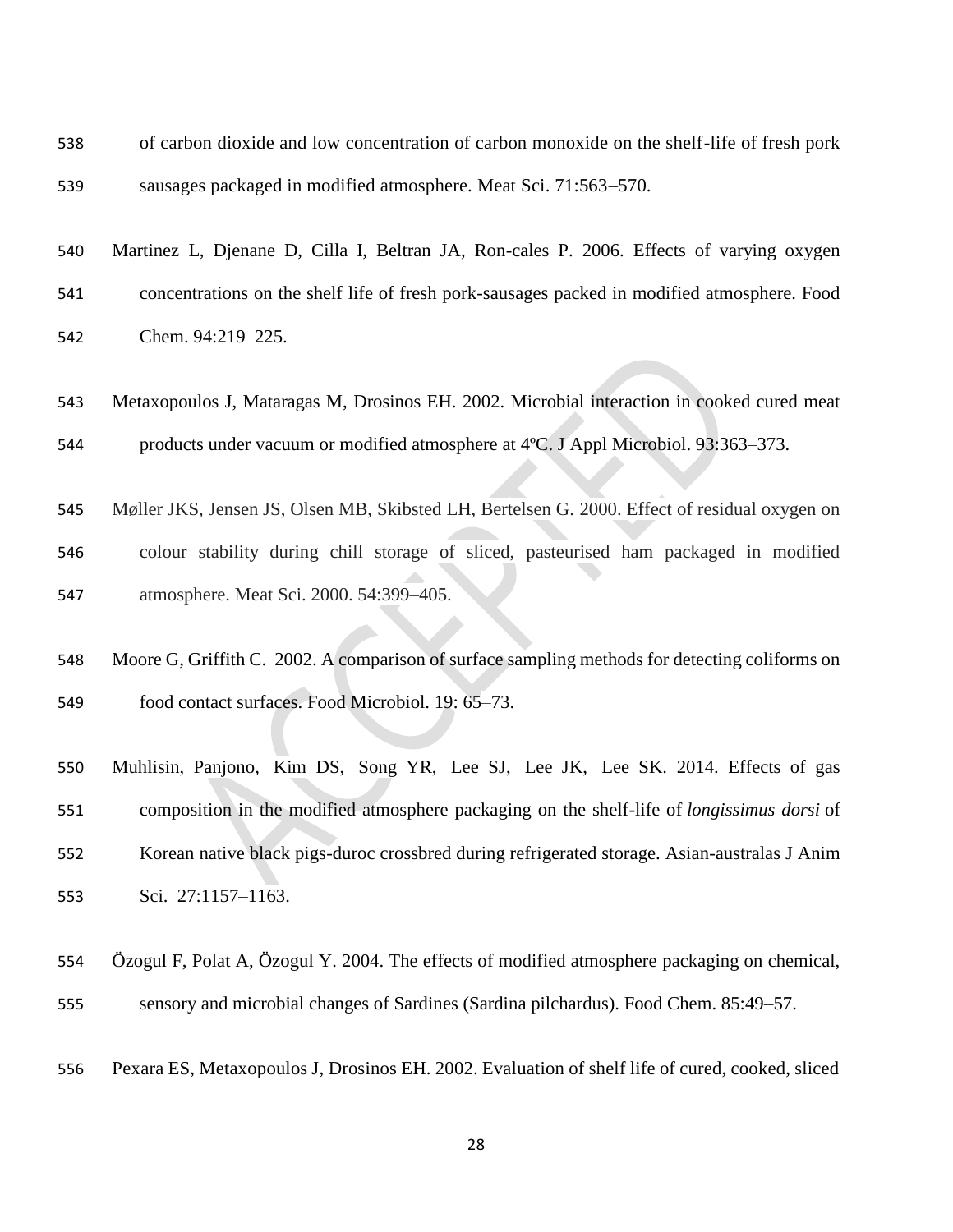| 557 | turkey fillets, and cooked pork sausages – "piroski" – stored under vacuum and modified               |
|-----|-------------------------------------------------------------------------------------------------------|
| 558 | atmospheres at $+4$ and $+10^{\circ}$ C. Meat Sci. 62:33-43.                                          |
| 559 | Pikul J, Leszcynski DE, Kummerow FA. 1989. Evaluation of three modified TBA methods for               |
| 560 | measuring lipid oxidation in chicken meat. J Agric Food Chem. 37:1309–13.                             |
| 561 | Rubio B, Mart ínez B, Garc ía-Cachán MD, Rovira J, Jaime I. 2008. Effect of the packaging method      |
| 562 | and the storage time on lipid oxidation and colour stability on dry fermented sausage                 |
| 563 | salchichón manufactured with raw material with a high level of mono and polyunsaturated               |
| 564 | fatty acids. Meat Sci. 80:1182-1187.                                                                  |
| 565 | Rubio B, Martinez B, Gonzalez-Fernandez C, Garcia-Cachan MD, Rovira J, Jaime I. 2007. Effect          |
| 566 | of modified atmosphere packaging on the microbiological and sensory quality and a dry cured           |
| 567 | beef product: "Cecina de lweon". Meat Sci. 75:515-522.                                                |
| 568 | Rubio B, Martinez B, Sanchez MJ, Gonzalez-Fernandez C, Garcia-Cachan MD, Rovira J, Jaime              |
| 569 | I. 2006. Influence of storage period and packaging method on sliced dry cured beef "Cecina            |
| 570 | de Leon": Effects on microbiological, physicochemical, and sensory quality. Meat Sci.                 |
| 571 | 74:710-717.                                                                                           |
| 572 | Ruby JR, Ingham SC. 2009. Use of <i>Enterobacteriaceae</i> analysis results for predicting absence of |
| 573 | Salmonella serovars on beef carcasses. Journal of Food Protection. 72: 260–266.                       |
| 574 | Samelis J, Georgiadou KG. 2000. The microbial association of Greek taverna sausage stored at 4        |
| 575 | and 10 degrees C in air, vacuum or 100% carbon dioxide, and its spoilage potential. J Appl            |
| 576 | Microbiol. 88:58-68.                                                                                  |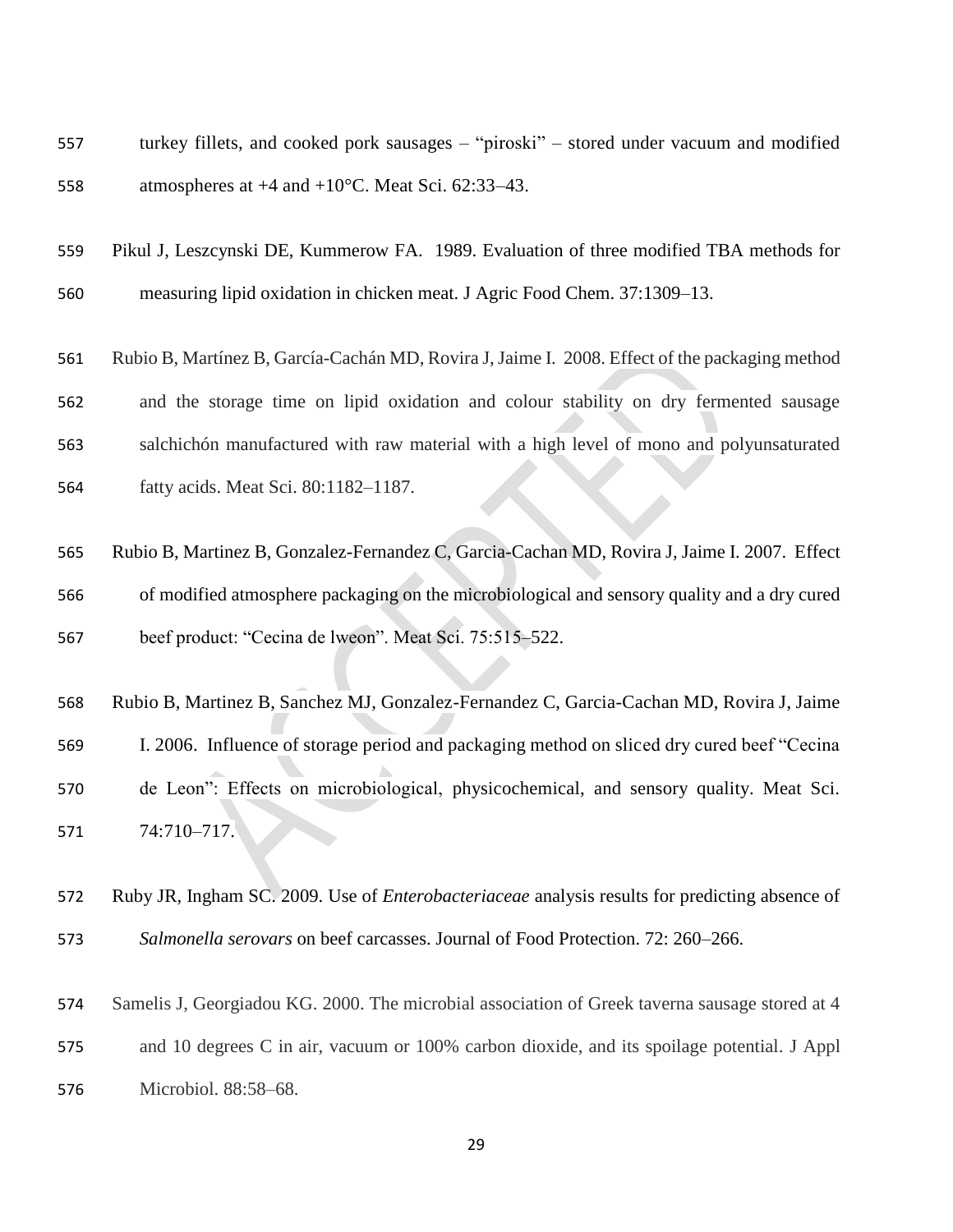- Santos EM, Diez AM, González-Fernández C, Jaime I, Rovira J. 2005. Microbiological and sensory changes in "Morcilla de Burgos" preserved in air, vacuum, and modified atmosphere packaging. Meat Sci. 71:249–55.
- Sørheim O, Aune T, Nesbakken T. 1997. Technological, hygienic, and toxicological aspects of carbon monoxide used in modified-atmosphere packaging of meat. Trends Food Sci Technol. 8:307–312.
- Sorheim O, Ofstad R, Lea P. 2004. Effects of carbon dioxide on yield, texture, and microstructure
- of cooked ground beef. Meat Sci. 67:231–236
- Stiles ME. 1991. Modified atmosphere packaging of meat, poultry, and their products. In:
- Ooraikul B, Stiles ME, editors. Modified Atmosphere Packaging of Food. Ellis Horwood
- Limited. Chichester, England. p 118–147.
- Viana ES, Gomide LA, Vanetti MC*.*2005*.* Effect of modified atmospheres on microbiological,
- color and sensory properties of refrigerated pork. Meat Sci. 71:696–705.
- Wang FS, Jiang YN, Lin CW. 1995. Lipid and cholesterol oxidation in Chinese-style sausage using vacuum and modified atmosphere packaging. Meat Sci. 40:93–101
- Wang FS. 2001. Lipolytic and proteolytic properties of dry-cured boneless hams ripened in
- modified atmospheres. Meat Sci. 59:15–22.
- 594 Table 1. Effect of MAP varying in gas composition on pH and water activity  $a_w$  of dry fermented
- sausages during storage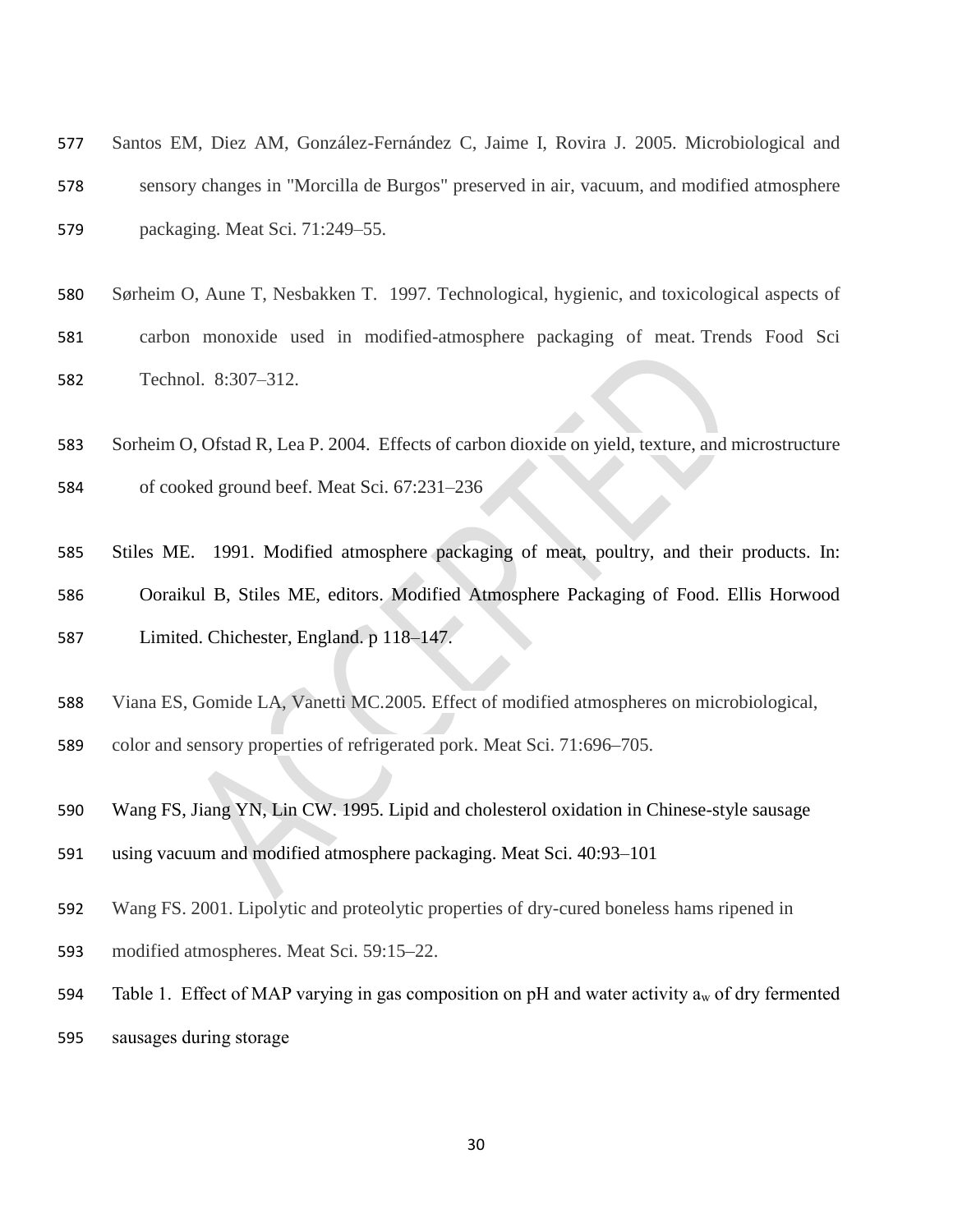|           |              |                      |                       | Treatments <sup>1</sup> |                      |                      |            |
|-----------|--------------|----------------------|-----------------------|-------------------------|----------------------|----------------------|------------|
| Parameter | Days         | Control              | MAP1                  | MAP <sub>2</sub>        | MAP3                 | MAP4                 | <b>SEM</b> |
|           | $\mathbf{1}$ | 6.01 <sup>aA</sup>   | 5.87 <sup>bA</sup>    | 5.81 <sup>cA</sup>      | $5.74^{dA}$          | $5.62^{\text{eA}}$   | 0.03       |
|           | 15           | $5.83^{aB}$          | $5.78$ <sup>abB</sup> | 5.76 <sup>bB</sup>      | $5.73^{cB}$          | $5.58$ <sup>dB</sup> | 0.00       |
| pH        | 30           | $5.75$ <sup>aC</sup> | $5.71^{bC}$           | $5.69^{bC}$             | $5.63\text{°C}$      | $5.56$ <sup>dC</sup> | 0.01       |
|           | 45           | $5.61^{aD}$          | 5.59 <sup>bD</sup>    | $5.56^{cD}$             | $5.51^{dD}$          | $5.40^{eD}$          | 0.00       |
|           | <b>SEM</b>   | 0.03                 | 0.00                  | 0.01                    | 0.01                 | 0.00                 |            |
|           | $\mathbf{1}$ | $0.73^{bB}$          | $0.74^{aA}$           | 0.74 <sup>aA</sup>      | $0.74^{aA}$          | $0.73^{bA}$          | 0.03       |
|           | 15           | 0.73 <sup>B</sup>    | 0.73 <sup>B</sup>     | $0.74^{A}$              | $0.74^{A}$           | $0.73^{A}$           | 0.00       |
| $a_{w}$   | 30           | $0.75$ <sup>aA</sup> | $0.73^{bB}$           | $0.73^{bB}$             | $0.72$ <sup>cB</sup> | $0.72$ <sup>cB</sup> | 0.01       |
|           | 45           | $0.73^{aB}$          | $0.72$ <sup>bC</sup>  | $0.72$ <sub>bC</sub>    | $0.71$ <sup>cC</sup> | $0.71^{\circ}$ C     | 0.00       |
|           | <b>SEM</b>   | 0.00                 | 0.00                  | 0.00                    | 0.00                 | 0.00                 |            |

596 <sup>1)</sup> Treatments are control (vacuum packaging); MAP1, 25% CO<sub>2</sub>/75% N<sub>2</sub>; MAP2, 50% CO<sub>2</sub>/50% 597 N<sub>2</sub>; MAP3, 70%CO<sub>2</sub>/30%N<sub>2</sub>; MAP4, 100% CO<sub>2</sub>

598  $\frac{2}{3}$  SEM: standard error of mean. (n=3)

599 a<sup>-e</sup> Means with different letters within a row are significantly different ( $p < 0.05$ )

600 A-D Means with different letters within a column are significantly different ( $p < 0.05$ )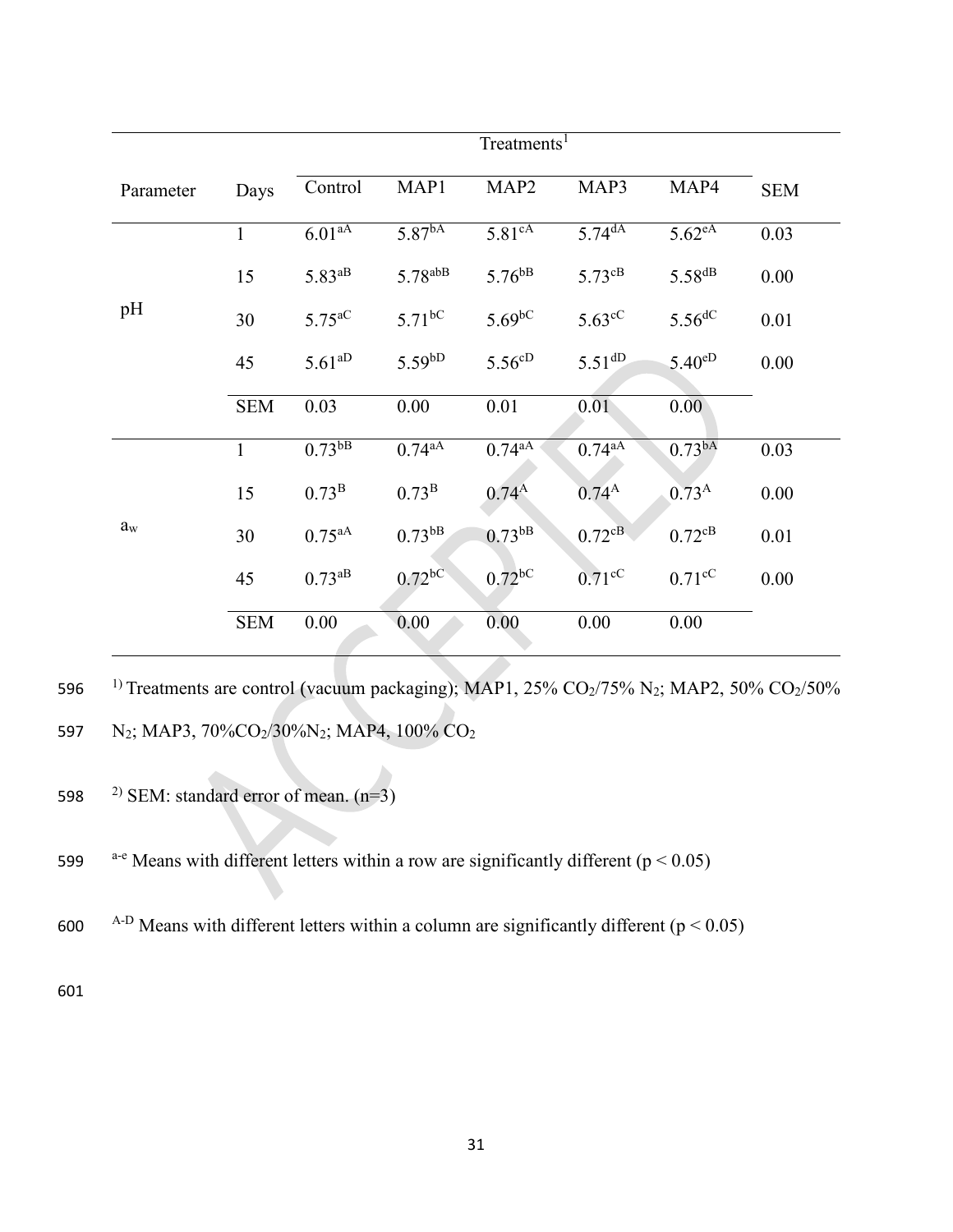|                     |                |                      |                        | Treatments <sup>1</sup> |                      |                      |         |
|---------------------|----------------|----------------------|------------------------|-------------------------|----------------------|----------------------|---------|
| Parameter           | Days           | Control              | MAP1                   | MAP <sub>2</sub>        | MAP3                 | MAP4                 | $SEM^2$ |
|                     | $\mathbf{1}$   | 8.96aA               | $8.\overline{53^{bA}}$ | 8.41 <sup>bcA</sup>     | $8.24^{\text{cA}}$   | 8.28 <sup>cA</sup>   | 0.10    |
| TPC (log CFU/g)     | 15             | 8.56 <sup>B</sup>    | $8.32^{A}$             | $8.40^{A}$              | $8.24^{A}$           | $7.90^{AB}$          | 0.30    |
|                     | 30             | $8.32$ <sup>aC</sup> | $8.28^{abA}$           | 8.06 <sup>bA</sup>      | $7.61$ <sup>cB</sup> | $7.52$ <sup>cB</sup> | 0.28    |
|                     | 45             | 7.69 <sup>D</sup>    | $7.47^{\rm B}$         | 7.36 <sup>B</sup>       | $7.64^{\rm B}$       | $7.35^{\mathrm{B}}$  | 0.34    |
|                     | <b>SEM</b>     | 0.22                 | 0.21                   | 0.29                    | 0.27                 | 0.34                 |         |
|                     | $\overline{1}$ | 8.57 <sup>aA</sup>   | $8.43^{abA}$           | $8.26$ <sup>abA</sup>   | 8.32 <sup>abA</sup>  | 8.17 <sup>cA</sup>   | 0.19    |
| LAB ( $log CFU/g$ ) | 15             | 8.42 <sup>aA</sup>   | 8.33aA                 | $8.16^{abB}$            | 8.05 <sup>abAB</sup> | $7.85^{bB}$          | 0.20    |
|                     | 30             | 8.49 <sup>aA</sup>   | 8.09 <sup>bAB</sup>    | $7.59$ c $C$            | $7.44$ <sup>cB</sup> | $7.58$ cC            | 0.15    |
|                     | 45             | $7.37^{aB}$          | 7.33 <sup>abc</sup>    | 7.31 <sup>abD</sup>     | $7.24$ abC           | $7.15^{bD}$          | 0.12    |
|                     | <b>SEM</b>     | 0.22                 | 0.17                   | 0.21                    | 0.11                 | 0.10                 |         |
|                     | $\mathbf{1}$   | 3.89aB               | 3.96 <sup>aA</sup>     | $3.82^{aA}$             | 3.05 <sup>bA</sup>   | $3.20^{b}$           | 0.06    |
| Enterobacteriaceae  | 15             | 3.89aB               | $3.42^{bC}$            | $3.03^{\text{cB}}$      | $2.82\text{dB}$      | 2.86 <sup>c</sup>    | 0.10    |
| $(\log CFU/g)$      | 30             | $2.59^{\circ}$       | $2.46^{\circ}$         | $2.48^{\circ}$          | $2.67^{\rm B}$       | 2.61                 | 0.18    |
|                     | 45             | $4.11^{aA}$          | $3.32^{bB}$            | 3.20 <sup>bB</sup>      | $2.66^{cB}$          | 2.44 <sup>c</sup>    | 0.10    |
|                     | <b>SEM</b>     | 0.03                 | 0.11                   | 0.11                    | 0.12                 | 0.17                 |         |
|                     | $\mathbf{1}$   | 2.71                 | 2.53                   | 2.01                    | 1.36                 | 1.43                 | ND      |
|                     | 15             |                      |                        |                         |                      |                      | ND      |

602 Table 2. Effect of MAP varying in gas composition on microbial quality characteristics of dry 603 fermented sausages during storage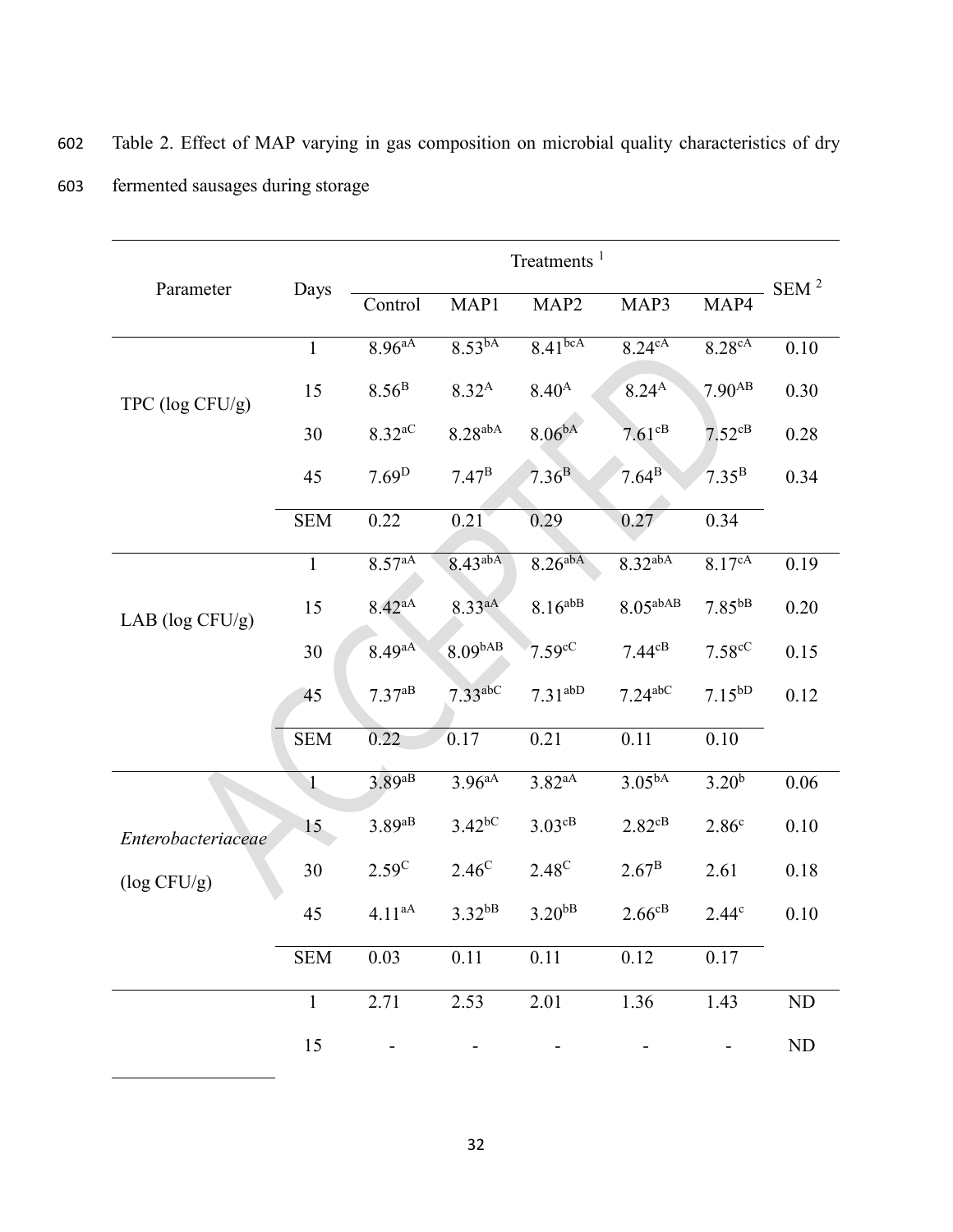|                     | 30           |      |      |           |           |           | <b>ND</b> |
|---------------------|--------------|------|------|-----------|-----------|-----------|-----------|
| E. coli (log CFU/g) | 45           |      |      |           |           |           | <b>ND</b> |
|                     | <b>SEM</b>   | ND   | ND   | <b>ND</b> | <b>ND</b> | ND        |           |
|                     | $\mathbf{1}$ | 2.87 | 2.80 | 2.61      | 2.55      | 2.57      | ND        |
| Salmonella<br>spp.  | 15           |      |      |           |           |           | <b>ND</b> |
| $(\log CFU/g)$      | 30           |      |      |           |           |           | <b>ND</b> |
|                     | 45           |      |      |           |           |           | ND        |
|                     | <b>SEM</b>   | ND   | ND   | <b>ND</b> | <b>ND</b> | <b>ND</b> |           |

604 <sup>1)</sup> Treatments are control (vacuum packaging); MAP1, 25% CO<sub>2</sub>/75% N<sub>2</sub>; MAP2, 50% CO<sub>2</sub>/50%

605 N2; MAP3, 70%CO2/30%N2; MAP4, 100% CO<sup>2</sup>

- 606 <sup>2</sup> SEM: standard error of mean,  $(n=3)$
- 607 a<sup>-c</sup> Means with different letters within a row are significantly different ( $p < 0.05$ )
- 608 A-D means with different letters within a column of significantly different ( $p < 0.05$ )
- 609 ND: Not determined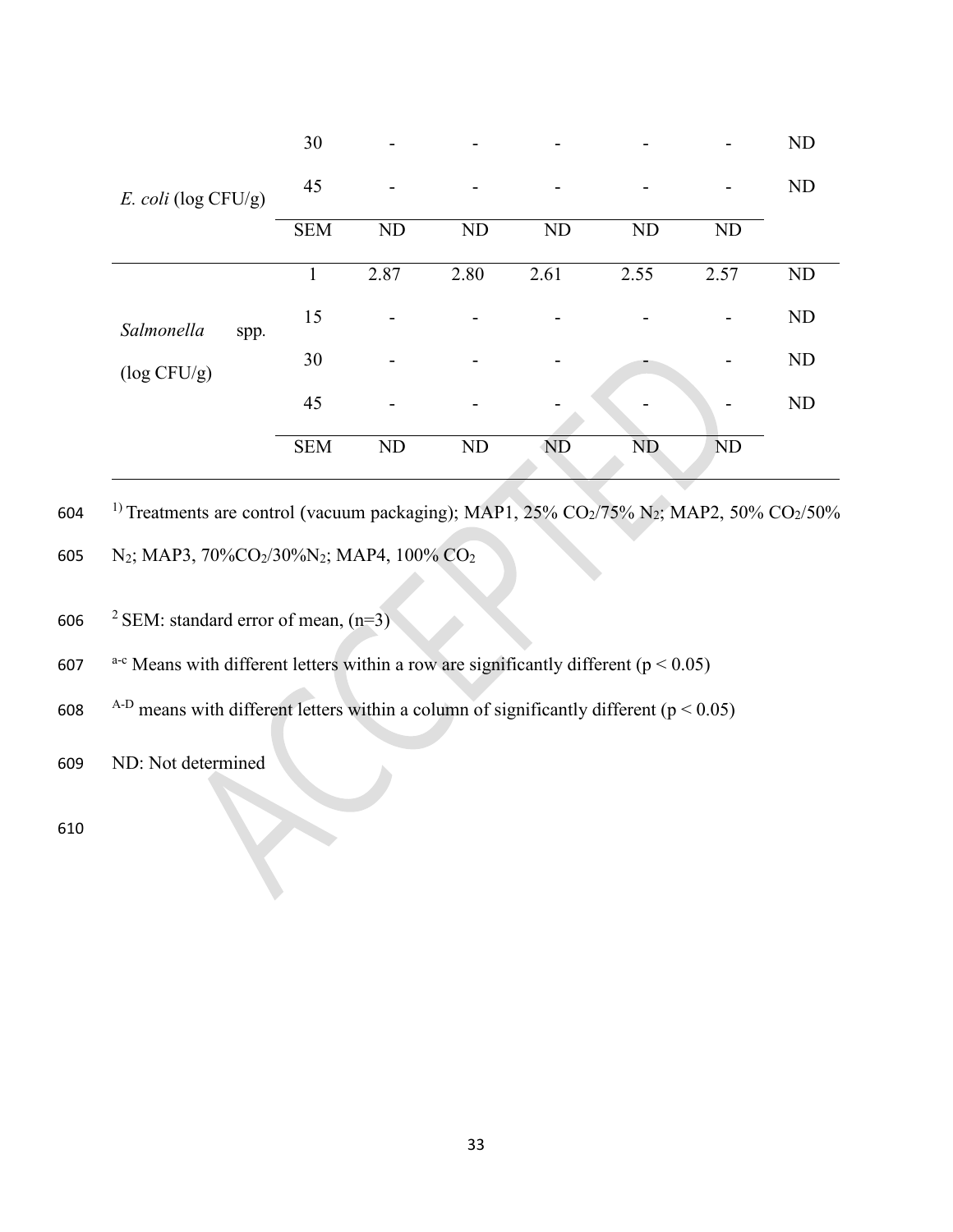## 611 Table 3. Effect of MAP varying in gas composition on TBARS and VBN of dry fermented sausages

### 612 during storage

|           |              |                       |                            | Treatments <sup>1</sup> |                      |                      |                  |
|-----------|--------------|-----------------------|----------------------------|-------------------------|----------------------|----------------------|------------------|
| Parameter | Days         | Control               | MAP1                       | MAP <sub>2</sub>        | MAP3                 | MAP4                 | SEM <sup>2</sup> |
|           | $\mathbf{1}$ | 1.01 <sup>aA</sup>    | 0.87 <sup>b</sup>          | $0.78^{bB}$             | 0.77 <sup>bA</sup>   | 0.58 <sup>cA</sup>   | 0.00             |
| TBARS (mg | 15           | $0.95^{aB}$           | $0.73^{b}$                 | $0.84^{bB}$             | $0.73^{\text{cA}}$   | $0.54^{dA}$          | 0.00             |
| MA/kg)    | 30           | $0.91^{aB}$           | $0.77^{\rm b}$             | $0.80^{bB}$             | 0.70 <sup>cA</sup>   | $0.50^{dB}$          | 0.01             |
|           | 45           | $0.85$ <sup>aC</sup>  | 0.79 <sup>b</sup>          | 0.94aA                  | $0.67$ <sup>cB</sup> | $0.43$ <sup>dC</sup> | 0.00             |
|           | <b>SEM</b>   | 0.01                  | 0.00                       | 0.00                    | 0.00                 | 0.00                 |                  |
|           | $\mathbf{1}$ | 8.87 <sup>cB</sup>    | $7.47$ <sup>dC</sup>       | $10.36^{aB}$            | $6.62^{eD}$          | $9.52^{bC}$          | 0.86             |
| VBN (mg%) | 15           | $8.96^{cB}$           | $8.78\textsuperscript{cB}$ | $13.54^{aA}$            | $13.10^{abB}$        | $12.16^{bB}$         | 1.78             |
|           | 30           | $10.92$ <sup>cA</sup> | $11.86^{cA}$               | $14.47^{aA}$            | 13.62 <sup>bA</sup>  | $12.42^{\text{cA}}$  | 1.61             |
|           | 45           | 8.68 <sup>B</sup>     | $7.36^{\circ}$             | 8.73 <sup>D</sup>       | 8.49 <sup>C</sup>    | 8.70 <sup>D</sup>    | 1.38             |
|           | <b>SEM</b>   | 1.65                  | 1.27                       | 1.44                    | 0.99                 | 1.77                 |                  |

<sup>613</sup> Treatments are control (vacuum packaging); MAP1, 25% CO<sub>2</sub>/75% N<sub>2</sub>; MAP2, 50% CO<sub>2</sub>/50% 614 N2; MAP3, 70%CO2/30%N2; MAP4, 100% CO<sup>2</sup>

- 615 <sup>2</sup> SEM: standard error of mean,  $(n=3)$
- 616 <sup>a-e</sup> Means with different letters within a row are significantly different ( $p < 0.05$ )
- 617 A-D Means with different letters within a column of significantly different ( $p < 0.05$ )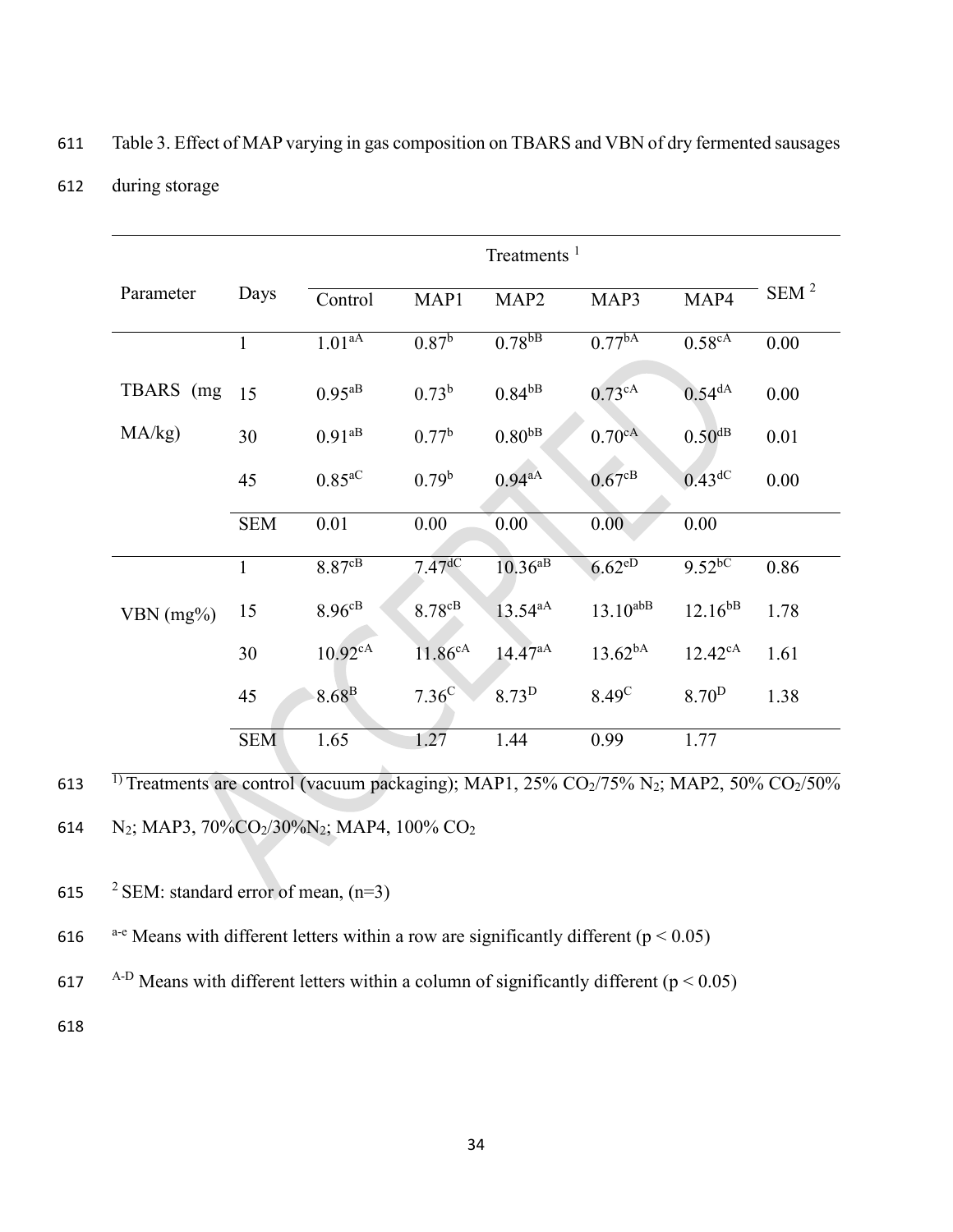|                   | Treatments <sup>1</sup> |                    |                       |                        |                      |                      |                   |
|-------------------|-------------------------|--------------------|-----------------------|------------------------|----------------------|----------------------|-------------------|
| Parameter         | Days                    | Control            | MAP1                  | MAP <sub>2</sub>       | MAP3                 | MAP4                 | $\mbox{SEM}$ $^2$ |
|                   | $\mathbf{1}$            | $51.91^{aA}$       | 47.29 <sup>bA</sup>   | $46.40^{bA}$           | $46.28^{bA}$         | $44.58^{bA}$         | 2.01              |
|                   | 15                      | $45.64^{aC}$       | $44.92^{bB}$          | $44.73^{bA}$           | 43.18 <sup>abA</sup> | $41.18^{bB}$         | 2.22              |
| $L^*$ (lightness) | 30                      | $41.15^{\circ}$    | $40.79^{B}$           | $40.96^{\rm B}$        | $40.42^{B}$          | 40.03 <sup>B</sup>   | 2.21              |
|                   | 45                      | $40.64^{\rm B}$    | $40.74^{B}$           | 39.76 <sup>B</sup>     | $39.14^{\circ}$      | 39.08 <sup>C</sup>   | 2.41              |
|                   | <b>SEM</b>              | 2.25               | 2.25                  | 2.45                   | 2.28                 | 1.82                 |                   |
|                   | $\overline{1}$          | 8.90 <sup>bA</sup> | $9.63$ <sup>abA</sup> | $9.69$ <sub>ab</sub> A | 10.01 <sup>aA</sup>  | $10.23^{aA}$         | 1.09              |
| a* (redness)      | 15                      | $8.82^{A}$         | $9.28^{A}$            | $9.33^{A}$             | $9.52^{B}$           | $9.98^{B}$           | 1.19              |
|                   | 30                      | $7.96^{cB}$        | $8.10^{bB}$           | 8.35bB                 | $8.87$ <sup>bC</sup> | $9.65$ <sup>aC</sup> | 0.79              |
|                   | 45                      | $6.56\text{°C}$    | $7.23^{bC}$           | $7.30^{bC}$            | 7.99 <sup>bD</sup>   | $8.87^{aD}$          | 0.67              |
|                   | <b>SEM</b>              | 0.61               | 0.99                  | 0.96                   | 0.94                 | 1.19                 |                   |
|                   | $\mathbf{1}$            | $10.74^{aA}$       | 9.89 <sup>bA</sup>    | 9.65 <sup>bA</sup>     | 9.32 <sup>bA</sup>   | $9.15^{bA}$          | 0.96              |
| b* (yellowness)   | $\overline{5}$          | $10.15^{aA}$       | $9.80^{abA}$          | 9.51 <sup>bA</sup>     | $8.40^{bB}$          | $8.11^{bB}$          | 1.48              |
|                   | 30                      | $9.88^{aA}$        | $8.56^{abB}$          | 8.32abB                | $7.96$ <sup>bC</sup> | $7.82^{bC}$          | 1.84              |
|                   | 45                      | $8.17^{\rm B}$     | 8.09 <sup>B</sup>     | 8.00 <sup>B</sup>      | 7.50 <sup>C</sup>    | 7.43 <sup>C</sup>    | 1.04              |
|                   | <b>SEM</b>              | 1.77               | 1.05                  | 1.69                   | 1.29                 | 0.83                 |                   |

619 Table 4. Effect of MAP varying in gas composition on instrumental color characteristics of dry 620 fermented sausages during storage

621 <sup>1)</sup> Treatments are control (vacuum packaging); MAP1, 25% CO<sub>2</sub>/75% N<sub>2</sub>; MAP2, 50% CO<sub>2</sub>/50% 622 N2; MAP3, 70%CO2/30%N2; MAP4, 100% CO<sup>2</sup>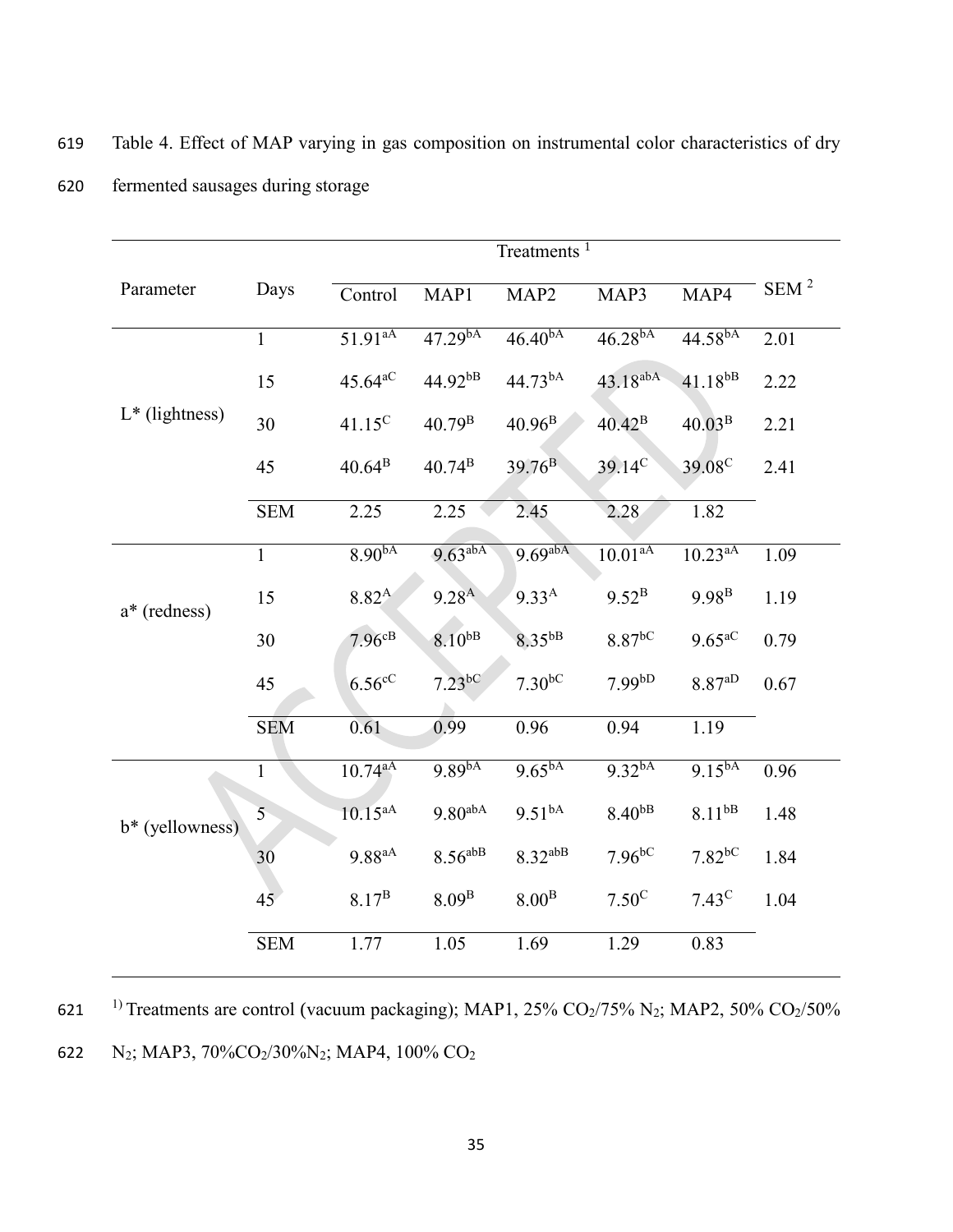- 623 <sup>2</sup> SEM: standard error of mean,  $(n=3)$
- 624 <sup>a-c</sup> Means with different letters within a row are significantly different ( $p < 0.05$ )
- 625 A-D means with different letters within a column are significantly different ( $p < 0.05$ )
- 626

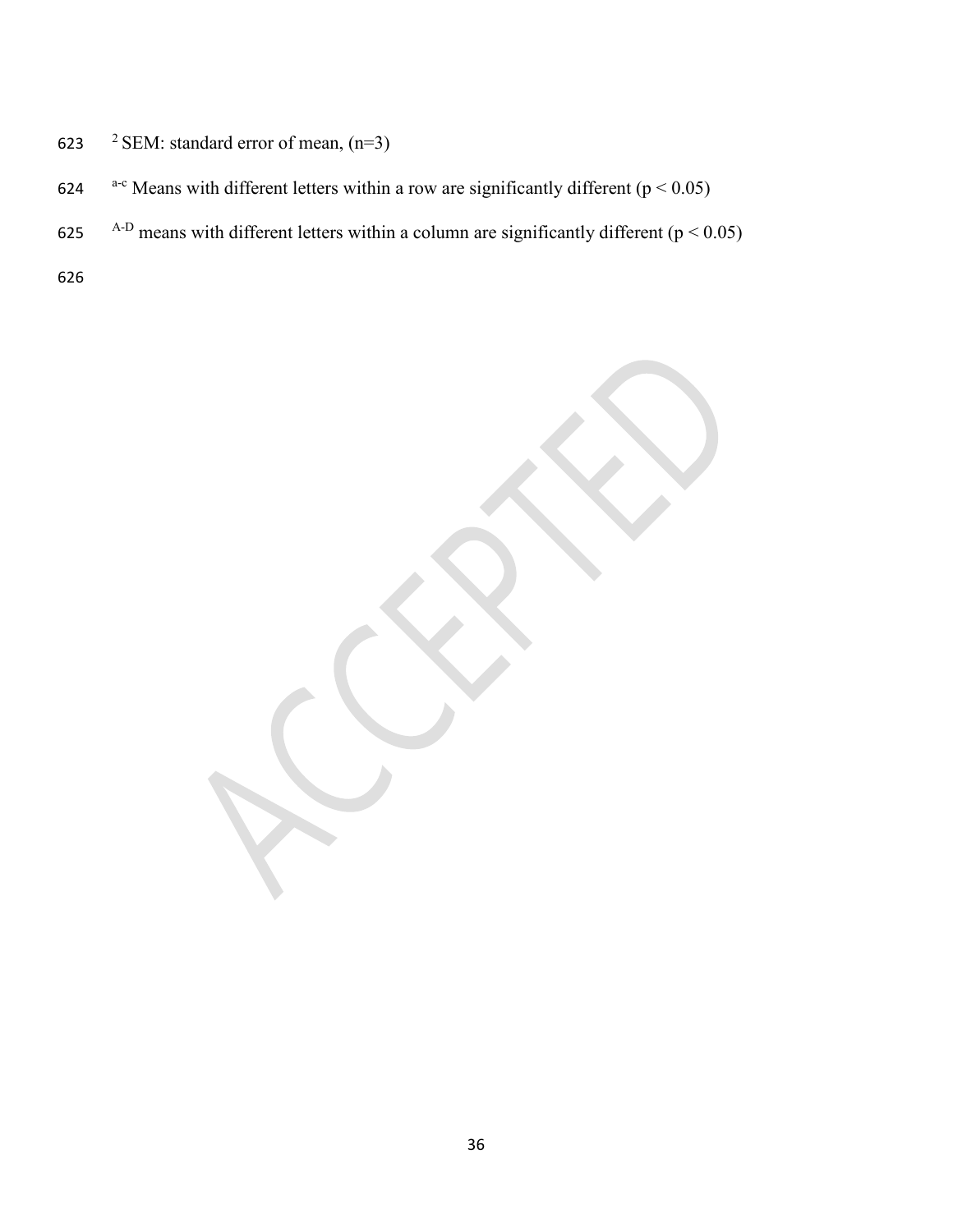# 627 Table 5. Effect of MAP varying in gas composition on sensory attributes of dry fermented sausages

## 628 during storage

|                   | Treatments <sup>1</sup> |                    |                      |                     |                    |                    |                  |
|-------------------|-------------------------|--------------------|----------------------|---------------------|--------------------|--------------------|------------------|
| Parameter         | Days                    | Control            | $\overline{MAP1}$    | MAP2                | MAP3               | MAP4               | SEM <sup>2</sup> |
|                   | $\mathbf{1}$            | 4.50 <sup>a</sup>  | 4.08 <sup>aA</sup>   | $3.76^{bA}$         | 3.50 <sup>bA</sup> | $2.78^{bB}$        | 0.63             |
| Color             | 15                      | 3.99               | $3.76^{\rm B}$       | $3.64^{\rm B}$      | $3.48^{A}$         | $3.20^{A}$         | 0.67             |
|                   | 30                      | $3.73^{a}$         | $3.64^{aB}$          | $2.42^{\circ}$      | $3.41^{aB}$        | $2.28$ cB          | 0.44             |
|                   | 45                      | $2.59^{a}$         | $3.02$ <sup>aC</sup> | $2.00^{cD}$         | $2.46$ abC         | $2.24^{bB}$        | 1.00             |
|                   | <b>SEM</b>              | 0.83               | 0.66 <sup>°</sup>    | 0.63                | 0.63               | 0.63               |                  |
|                   | $\mathbf{1}$            | 5.00 <sup>aA</sup> | 4.54 <sup>aA</sup>   | 4.00 <sup>abA</sup> | $3.76^{bA}$        | $3.76^{bA}$        | 0.12             |
| Lactic acid aroma | 15                      | 4.02 <sup>B</sup>  | 4.00 <sup>B</sup>    | $3.42^{A}$          | $3.34^{A}$         | $3.25^{A}$         | 0.64             |
|                   | 30                      | 3.50 <sup>B</sup>  | 3.38 <sup>BC</sup>   | $3.22^{A}$          | $3.16^{\rm B}$     | $3.10^{AB}$        | 0.31             |
|                   | 45                      | 3.56 <sup>B</sup>  | $3.18^\circ$         | 3.09 <sup>B</sup>   | $3.02^{\circ}$     | 2.99 <sup>B</sup>  | 0.86             |
|                   | <b>SEM</b>              | 0.61               | 0.67                 | 0.62                | 0.29               | 0.53               |                  |
|                   | $\mathbf{1}$            | 3.60 <sup>bA</sup> | $4.40^{aA}$          | $4.58^{aA}$         | $4.18^{aA}$        | 4.05 <sup>aA</sup> | 0.50             |
| Sourness          | 15                      | $3.52^{A}$         | 3.30 <sup>B</sup>    | $3.04^{\rm B}$      | $3.15^{\rm B}$     | 3.00 <sup>B</sup>  | 1.03             |
|                   | 30                      | 3.36 <sup>AB</sup> | $3.12^{B}$           | $3.19^{B}$          | $3.12^{BC}$        | $3.10^{B}$         | 0.45             |
|                   | 45                      | 2.90 <sup>B</sup>  | $2.86^{\circ}$       | $3.37^{\rm B}$      | $3.00^{\circ}$     | $2.46^{\circ}$     | 1.02             |
|                   | <b>SEM</b>              | 0.79               | 0.72                 | 0.85                | 0.58               | 0.99               |                  |
|                   | $\mathbf{1}$            | 4.42 <sup>aA</sup> | $3.72^{\rm a}$       | 3.09 <sup>bA</sup>  | $3.79^{a}$         | $3.69^{a}$         | 0.68             |
|                   | 15                      | 3.68 <sup>B</sup>  | 3.36                 | $3.00^{A}$          | 3.75               | 3.56               | 0.82             |
|                   | $30\,$                  | $3.46^{\rm B}$     | 3.40                 | $2.74^{\rm B}$      | 3.70               | 3.21               | 0.31             |